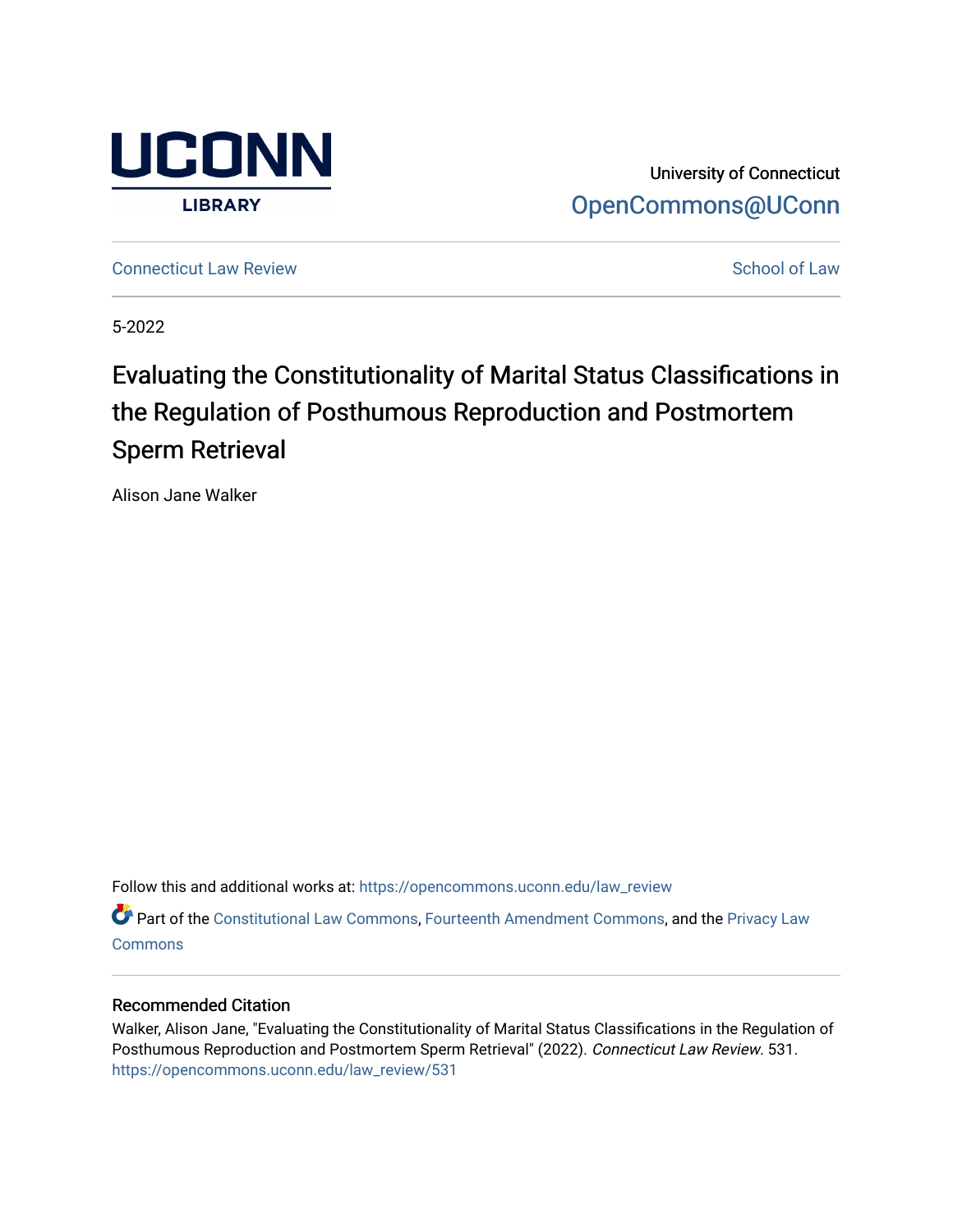# **CONNECTICUT LAW REVIEW**

VOLUME 54 MAY 2022 NUMBER 3

## **Note**

## Evaluating the Constitutionality of Marital Status Classifications in the Regulation of Posthumous Reproduction and Postmortem Sperm Retrieval

## ALISON JANE WALKER

*In* Eisenstadt v. Baird*, the Supreme Court held that a state law prohibiting the provision of contraceptives to unmarried persons violated the Fourteenth Amendment's rational basis test because of the disparate treatment it afforded to married and unmarried individuals.*  Eisenstadt *stands for an individual's right to make their own procreative decisions, free from governmental intrusions which impose arbitrary classifications on privacy and freedom. This Note focuses on posthumous reproduction and, more specifically, postmortem sperm retrieval: the process of using a deceased male's frozen sperm after his death to produce his biological children at the request of his spouse or intimate partner. It provides a survey of judicial decisions relating to assisted reproductive technology, posthumous reproduction, and the constitutional right to privacy as it relates to procreative decision-making, as well as model statutes, state laws, and institutional guidelines that seek to regulate posthumous reproduction.* 

*Ultimately, this Note argues that judicial decisions, legislation, and medical facility regulations or policies that prohibit unmarried partners from posthumously reproducing with their deceased partner's gametes on the basis of their marital status are unconstitutionally discriminatory.*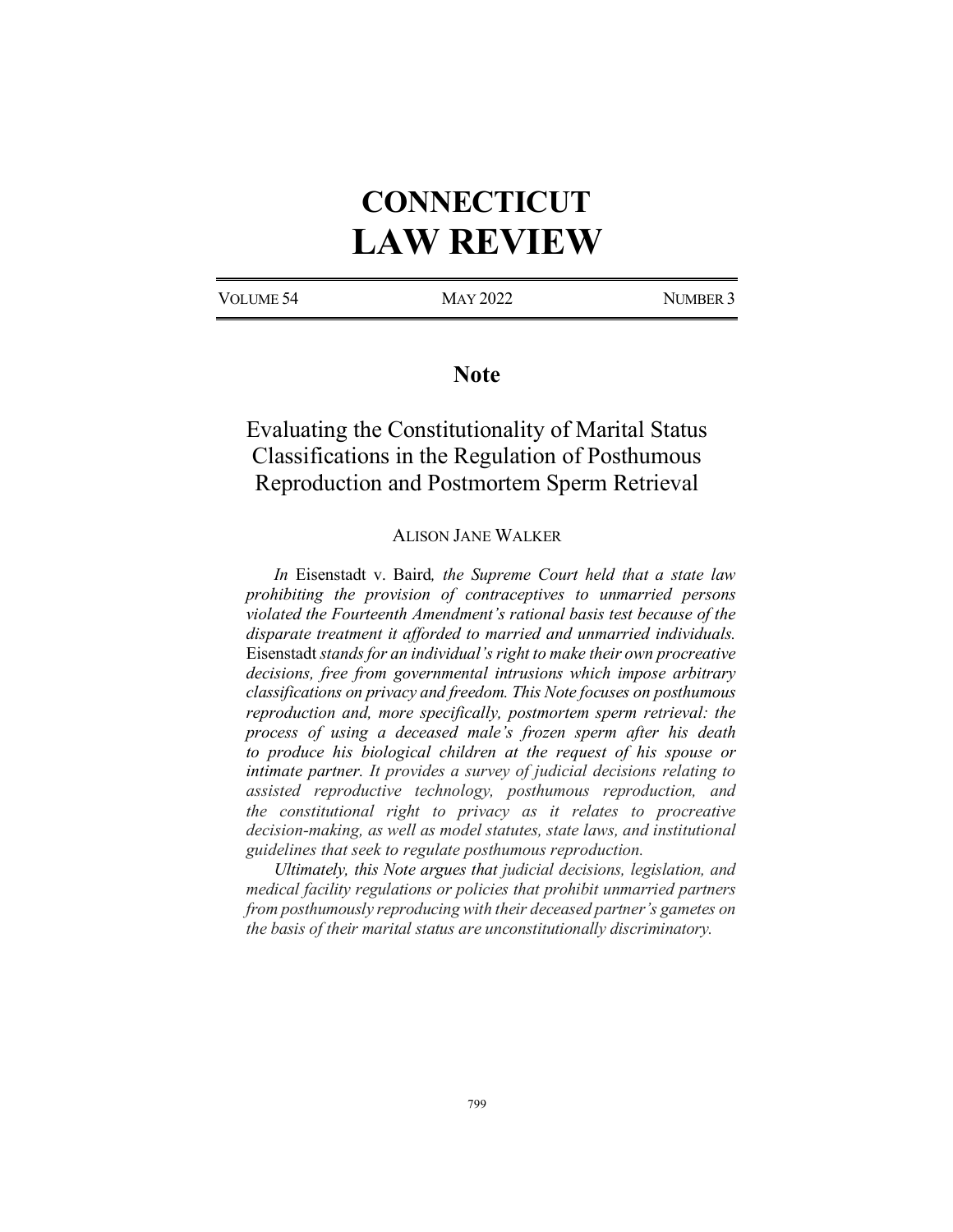## **NOTE CONTENTS**

| $\mathbf{L}$                   | ETHICAL IMPLICATIONS OF POSTHUMOUS                                                              |  |
|--------------------------------|-------------------------------------------------------------------------------------------------|--|
| $\mathbf{H}$                   | SURVEY OF THE EXISTING REGULATORY FRAMEWORK 806                                                 |  |
| $A_{\cdot}$<br>B.              |                                                                                                 |  |
|                                | III. CONSTITUTIONAL ANALYSIS OF THE                                                             |  |
| $\mathsf{A}$<br>$\mathbf{B}$ . | CONSTITUTIONAL QUESTIONS ARISING FROM CURRENT<br><b>CONSTITUTIONAL FRAMEWORK FOR EVALUATING</b> |  |
| $\mathcal{C}$ .                | AN AFFIRMATIVE RIGHT TO NON-DISCRIMINATORY<br>REGULATION OF POSTHUMOUS REPRODUCTION AND PMSR824 |  |
|                                |                                                                                                 |  |
|                                |                                                                                                 |  |
|                                |                                                                                                 |  |

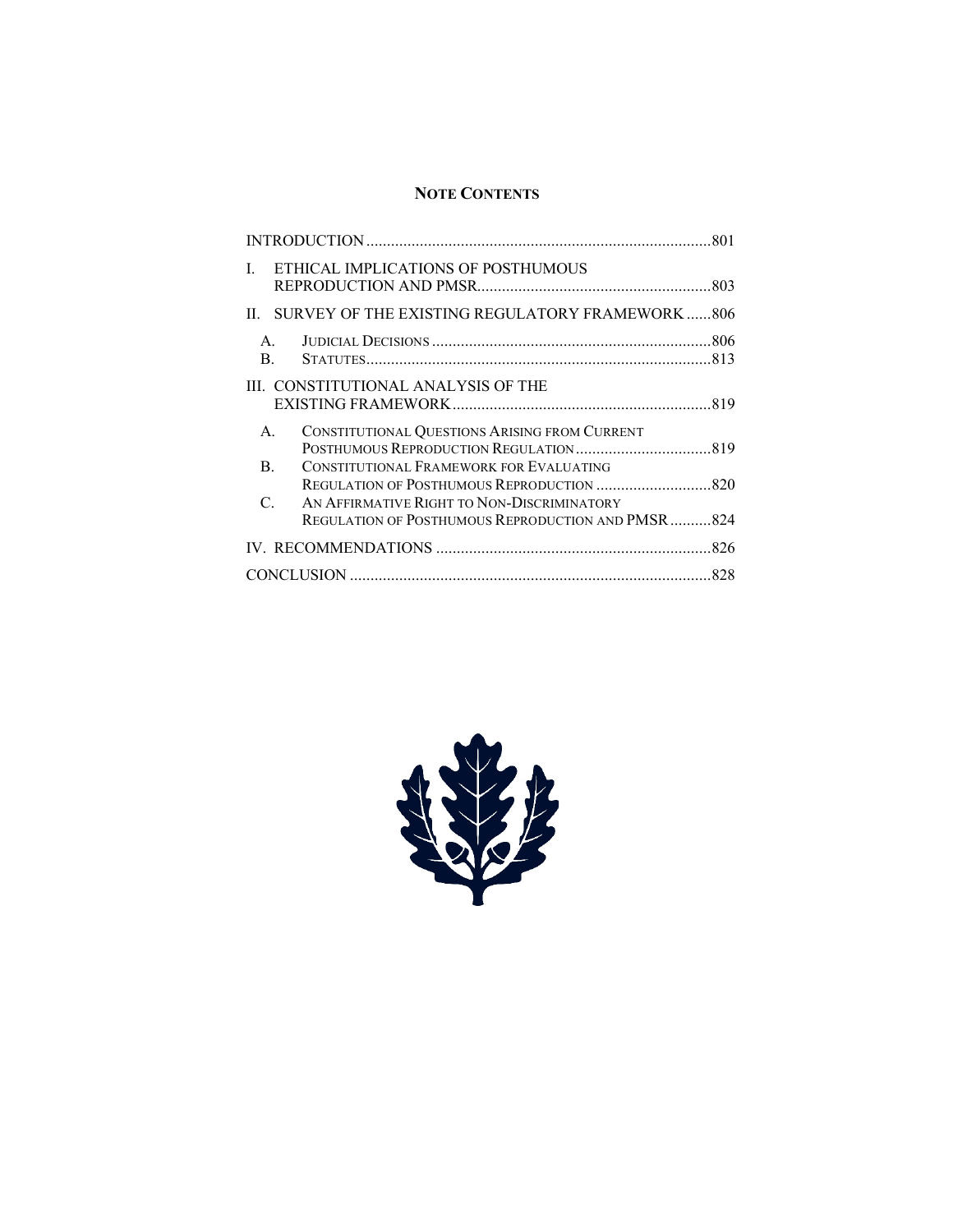## Evaluating the Constitutionality of Marital Status Classifications in the Regulation of Posthumous Reproduction and Postmortem Sperm Retrieval

## ALISON JANE WALKER \*

### **INTRODUCTION**

The concept of "family" is continually evolving as society, legislators, and the judiciary reckon with near-constant developments in Assisted Reproductive Technology (ART) that raise increasingly complex legal and ethical questions. One such development is posthumous reproduction: conceiving a child using gametes from a deceased individual.1 Posthumous reproduction can occur using gametes from a deceased male or female.<sup>2</sup> However, this Note will primarily focus on posthumous reproduction using a deceased male's gametes. This is accomplished by insemination with frozen sperm stored prior to one's death or with frozen sperm gathered through postmortem sperm retrieval (PMSR), a medical procedure by which a male's sperm is removed shortly after death.<sup>3</sup> Use of one's sperm for posthumous reproduction is either requested by the deceased prior to his death and typically supported by a deposit of his sperm into a sperm bank,<sup>4</sup>

 <sup>\*</sup> JD Candidate at the University of Connecticut School of Law. I would like to extend a very sincere thank you to Professor Susan Schmeiser for her guidance and advice during the drafting of this Note. I would also like to thank my fellow members of the *Connecticut Law Review* for their hard work and thoughtful feedback. Most importantly, I would like to thank the people without whom I could not have written a Note, made it through law school, or become the person I am today. Mom and Dad: Thank you for encouraging me to challenge myself, for believing in me, and for reading this Note, and everything else I've written, all the way through. Jake: Thank you for making me smile every day and for listening to me stress about writing this when you didn't even know what a Law Review was. Liv: Thank you for enduring these three years with me, and for being my greatest ally in law school—proving that Westover really is forevermore. Emma: Thank you for always texting back in girls club, no matter how ridiculous my questions are, and for motivating me to push myself so I can keep up with you.

<sup>1</sup> Charles P. Kindregan, Jr. & Maureen McBrien, *Posthumous Reproduction*, 39 FAM. L.Q. 579, 579 (2005). 2 *Id.* at 580. 3 Andrew R. Zinkel et al., *Postmortem Sperm Retrieval in the Emergency Department: A Case* 

*Report and Review of Available Guidelines*, 3 CLINICAL PRAC. & CASES EMERGENCY MED. 405, 405

<sup>&</sup>lt;sup>4</sup> See Gillett-Netting v. Barnhart, 371 F.3d 593, 594 (9th Cir. 2004) (holding that posthumously conceived children were entitled to insurance benefits based on the deceased father's earnings where he had requested his wife use sperm he had frozen prior to his death from terminal cancer to conceive after his death), *abrogated by* Astrue v. Capato ex rel. B.N.C., 566 U.S. 541, 545 (2012); Hall v. Fertility Inst. of New Orleans, 647 So. 2d 1348, 1349, 1351 (La. Ct. App. 1994) (holding that the deceased's premortem donation of his frozen sperm to his romantic partner for use in her own insemination following his death did not violate public policy, if found to be a valid donation).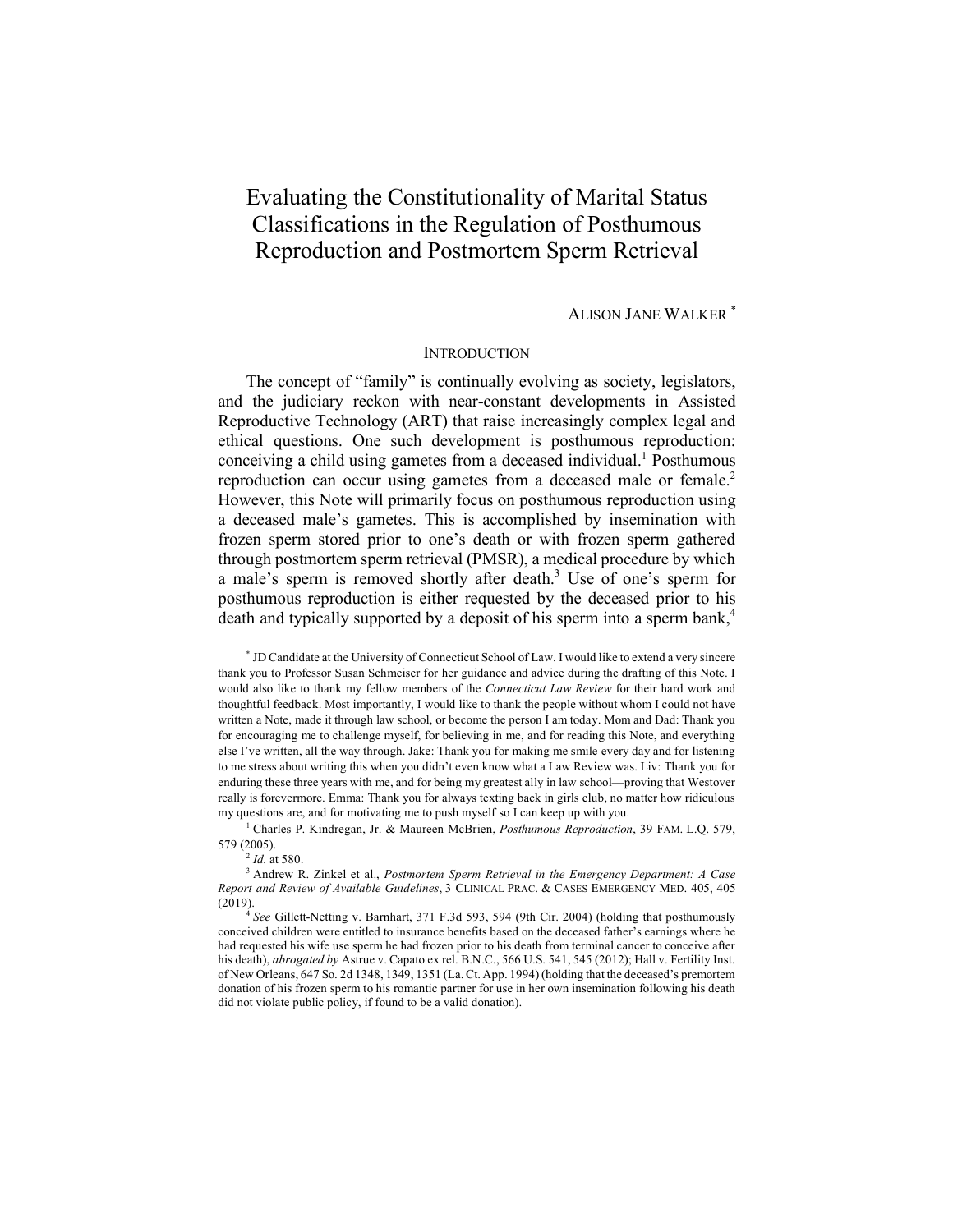or, in many cases, requested by his spouse, partner, or family members after he is declared legally dead.<sup>5</sup>

The question of whether posthumous reproduction using a deceased male's sperm should take place is only the beginning. The aftermath of posthumous reproduction and PMSR opens a Pandora's box of ethical and legal considerations. Now that the sperm has been made available, what happens next? The use of the deceased's sperm, the legal status of children resulting from that sperm, and the effect that the wishes of the deceased and his survivors have on those determinations are all up for debate. But, because there is no federal regulation $6$  to govern when, under what circumstances, and at whose request posthumous reproduction or PMSR is appropriate, some states have enacted statutes addressing the issue, $7$  and some courts have decided posthumous reproduction disputes as cases of first impression.<sup>8</sup> This Note focuses on one commonality among the initial efforts to regulate in states across the country: marriage as a prerequisite for individuals to posthumously reproduce with the assurance that any resulting child will have the same legal status as a child conceived prior to death.

Part I of this Note begins with a discussion of the ethical questions that arise when an individual seeks to posthumously reproduce. The numerosity and complexity of these questions may explain why the present regulatory framework addressing posthumous reproduction and PMSR is sparse and inconsistent across the United States. Next, Part II presents a survey of the regulatory frameworks governing posthumous reproduction and PMSR in the states that have addressed it through statutes or judicial decisions thus far. The existing framework demonstrates that the legal rights of the deceased, of the individuals who wish to use their deceased partner's sperm, and of the children resulting from posthumous reproduction often largely depend on whether the deceased was married. Courts, statutes, and

<sup>&</sup>lt;sup>5</sup> Requests for PMSR by the deceased's partner or family are becoming so commonplace that hospitals have begun instituting policies to govern decisions related to the procedure. *See, e.g.*, *Postmortem Sperm Retrieval (PMSR)*, WEILL CORNELL MED., https://urology.weillcornell.org/Postmor tem-Sperm-Retrieval (last visited Dec. 29, 2021) (outlining the considerations made and requirements that must be met by the requesting party for the facility to perform PMSR). 6 *See, e.g.*, *id.* ("Currently, as there are no national regulations or restrictions related to postmortem

sperm retrieval, it is recommended that regulations are implemented at the local or institutional level prior to the need arising for discussions with patients or families around this medical procedure."); Emma Grillo, *The Complex Ethics of Saving a Dead Person's Sperm*, VICE (May 31, 2019, 4:00 PM), https://www.vice.com/en/article/7xgeyb/the-complex-ethics-of-saving-a-dead-persons-sperm (stating that, unlike in other countries, the United States has "no national regulations" pertaining to PMSR).

<sup>&</sup>lt;sup>7</sup> The following state statutes are just some of those which address the parentage and status of posthumously conceived children: ALA. CODE § 26-17-707 (2008); COLO. REV. STAT. § 19-4-106 (2021); LA. STAT. ANN. § 9:391.1 (2003); UTAH CODE ANN. § 78B-15-707 (West 2008); WYO. STAT.

 $8$  See, e.g., Hecht v. Superior Ct., 20 Cal. Rptr. 2d 275, 276 (Cal. Ct. App. 1993) (holding that the use of a deceased man's frozen sperm to reproduce is not contrary to public policy).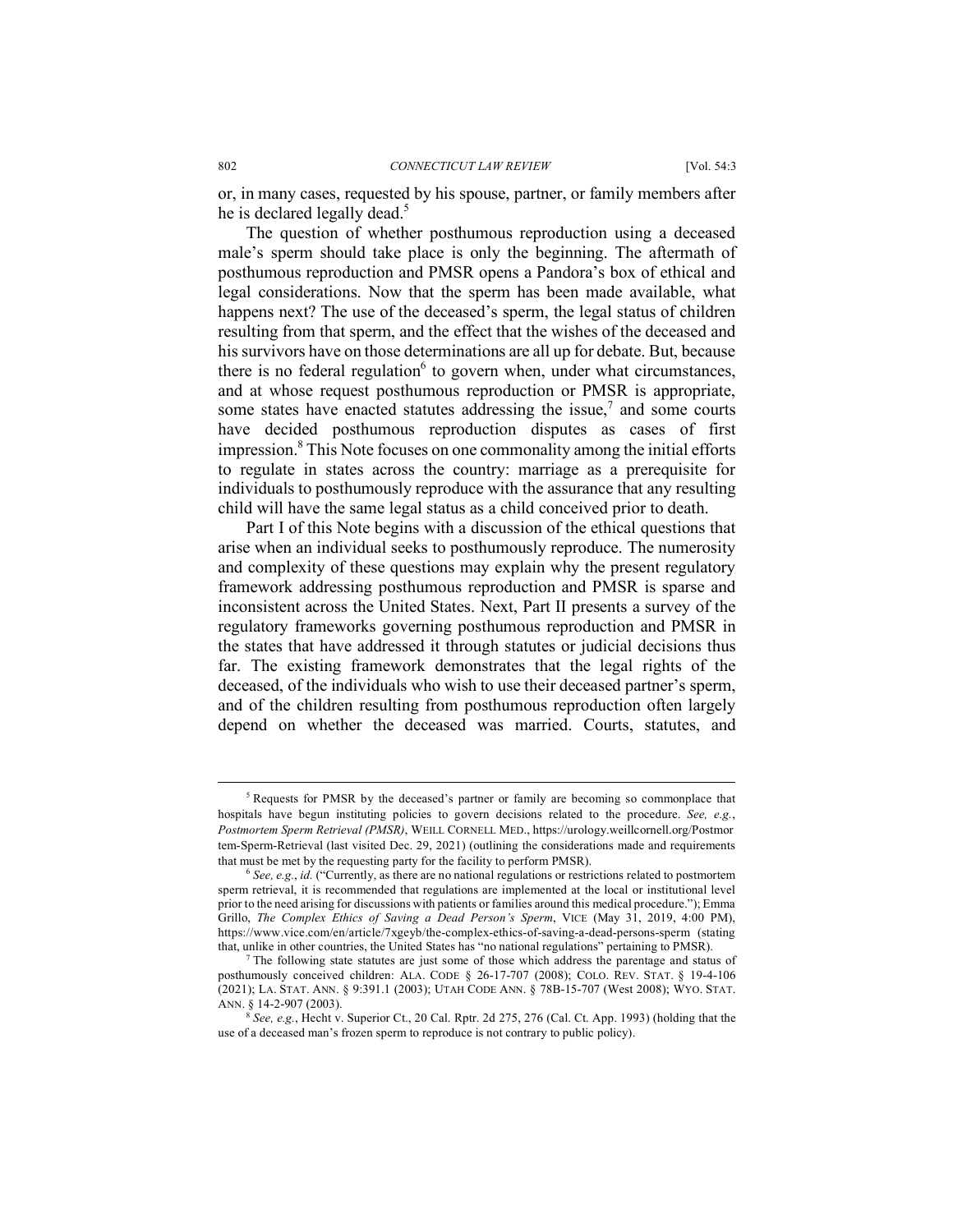institutional guidelines alike tend to infer the deceased's consent primarily from the fact of a marriage between the deceased and the requesting party.

Part III of this Note examines the merits of this framework under the lens of American constitutional jurisprudence on the right to privacy in procreation and procreative decision-making. This Note focuses specifically on *Eisenstadt v. Baird*, in which the Supreme Court held that a law prohibiting the distribution of contraceptives to unmarried persons failed the Fourteenth Amendment's rational basis test because of the distinction it made between married and unmarried individuals.9 Famously, *Eisenstadt*  stands for the principle that "[i]f the right of privacy means anything, it is the right of the *individual*, married or single, to be free from unwarranted governmental intrusion into matters so fundamentally affecting a person as the decision whether to bear or beget a child."10

Finally, Part IV of this Note makes recommendations as to how legislators and the courts can better balance the interests at stake in disputes arising out of posthumous reproduction and PMSR. Public policy interests, including respecting the wishes of the dead and establishing the rights of posthumously conceived children, should be weighed against individual interests, including preserving autonomy in reproductive decision-making and protecting privacy in intimate relationships. These recommendations are geared toward creating a regulatory framework of posthumous reproduction and PMSR that coexists with modern conceptions of "partners" and "family" and resists making determinations based solely, or largely, on marital status.

## I. ETHICAL IMPLICATIONS OF POSTHUMOUS REPRODUCTION AND PMSR

In the United States, the structure and formation of family is a contentious subject because it is inextricable from various moral, sexual, religious, political, and cultural associations. Family and procreation are so often defined in the negative—by what they are not. Again and again, Americans have drawn lines in the sand indicating what the proper moral and legal limits are when it comes to sexuality, reproduction, and family formation, just to move the lines further later on.<sup>11</sup> ART is one factor that plays into this pattern. As ART advances, new and varied forms of reproduction come into conflict with traditional notions of parenting and family. One such advancement, and the focus of this Note, is posthumous reproduction. Although the ethical implications of posthumous reproduction are not the primary concern of this Note, they cannot be separated from the legal, constitutional, and regulatory considerations involved.

<sup>&</sup>lt;sup>9</sup> Eisenstadt v. Baird, 405 U.S. 438, 454–55 (1972).<br><sup>10</sup> *Id.* at 453.

<sup>&</sup>lt;sup>11</sup> See discussion *infra* Part III (tracing the development of the right to privacy in procreation and procreative decision-making in American constitutional jurisprudence).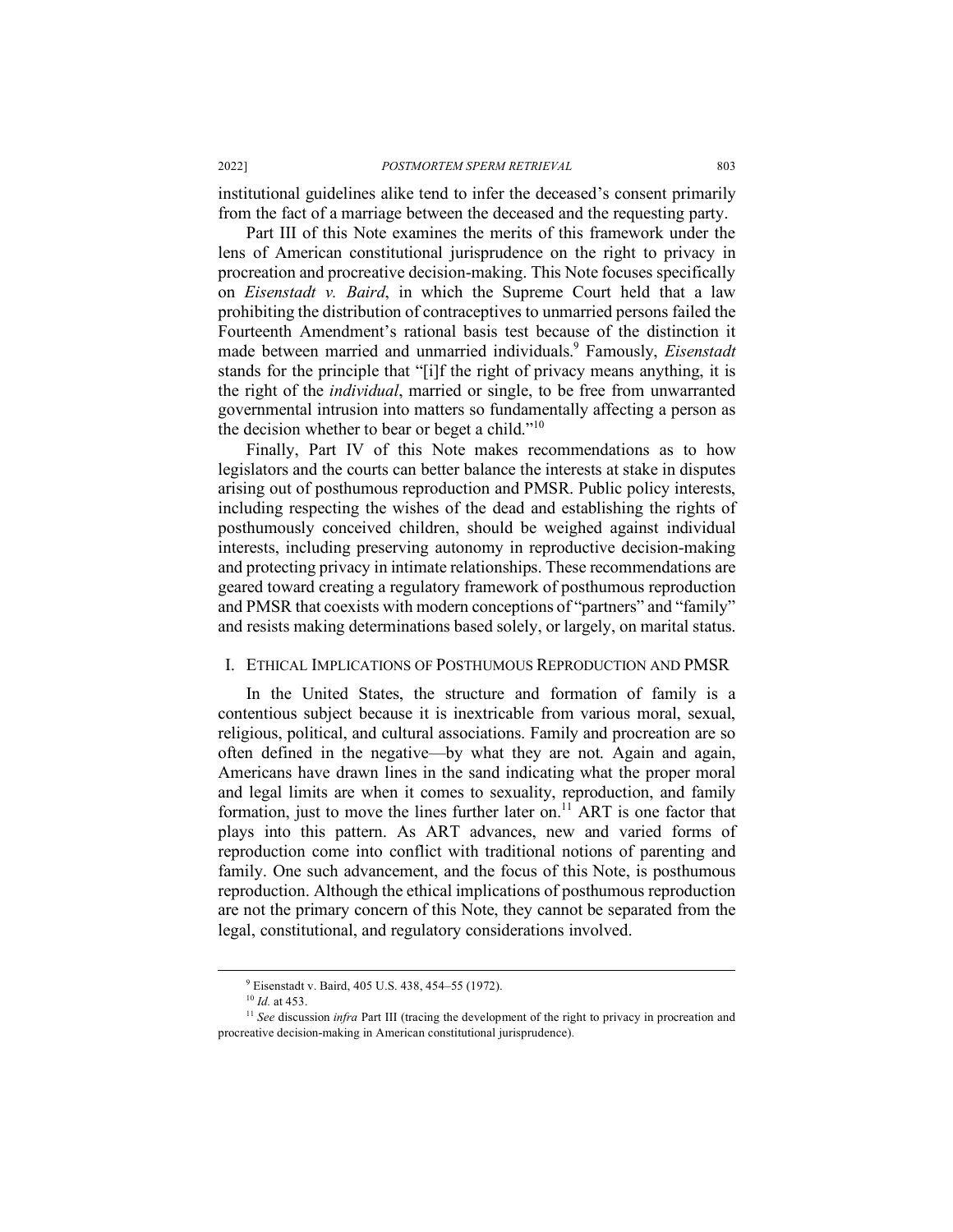A discussion of the ethical implications of any ART procedure or process must necessarily start with the United States' legal and societal mandate to protect individuals' privacy and liberty when it comes to reproduction and reproductive decision-making.12 While reproductive issues are often highly politicized and extremely contested, the majority of Americans believe that reproduction is a personal choice that should be respected.<sup>13</sup> However, "reproductive freedom" and "procreative liberty" do not have concise, agreed-upon definitions. Most may interpret these terms to mean that it is an individual's right to choose to pursue or to avoid procreation, but is that all? The scope of the right to reproduce becomes less clear as reproduction departs from its simplest, most traditional context: a married couple engaging in family planning and conceiving through intercourse. When procreation occurs via ART, the same privacy and liberty interests that support the right to reproduce are implicated, but new ethical and legal questions necessarily arise that can affect how we view the importance of protecting those interests.

In many cases, posthumous reproduction does not require technology or expertise that substantially differs from that of a typical in vitro fertilization or artificial insemination procedure.<sup>14</sup> But, ethical and legal conflicts are more likely to arise in this context than in a similar, "typical" procedure because a state, medical facility, family member, or other party may question whether it is right to conceive a child where one parent is already deceased.<sup>15</sup> Because Americans hold procreative liberty and autonomy in such high esteem, the first question we must ask is whether an individual maintains an interest in that liberty and autonomy after death. Some may answer that question in the affirmative because they feel there is a societal and moral imperative to respect both the wishes of the deceased individual and the finality of death as a concept.<sup>16</sup> Others may answer in the negative, expressing the belief, with which this Note agrees, that reproduction is an experience for the living. We value reproduction because of the experiences that result from it including conception, gestation, birth, and parenting. A

 <sup>12</sup> *Id.*

<sup>13</sup> *New Poll from the Center for Reproductive Rights: 6 in 10 Americans Support Federal Law to Protect Abortion Access*, CTR. FOR REPROD. RTS. (Aug. 4, 2017), https://reproductiverights.org/newpoll-from-the-center-for-reproductive-rights-6-in-10-americans-support-federal-law-to-protectabortion-access/.

<sup>14</sup> *See* Raymond C. O'Brien, *The Momentum of Posthumous Conception: A Model Act*, 25 J. CONTEMP. HEALTH L. & POL'Y 332, 333–34 (2009) (describing the differences between posthumous reproduction and established conception).

<sup>15</sup> *See generally* Shelly Simana, *Creating Life After Death: Should Posthumous Reproduction be Legally Permissible Without the Deceased's Prior Consent?*, 5 J.L. & BIOSCIS. 329, 330 (2018) (exploring the legal and ethical issues that posthumous reproduction presents in the United States, the United Kingdom, Australia, and Israel).

<sup>16</sup> *See* Katheryn D. Katz, *Parenthood from the Grave: Protocols for Retrieving and Utilizing Gametes from the Dead or Dying*, 2006 UNIV. CHI. LEGAL F. 289, 301 (stating that "the importance of the decision to reproduce is of such moment and has such a deeply personal nature that procreative autonomy survives death").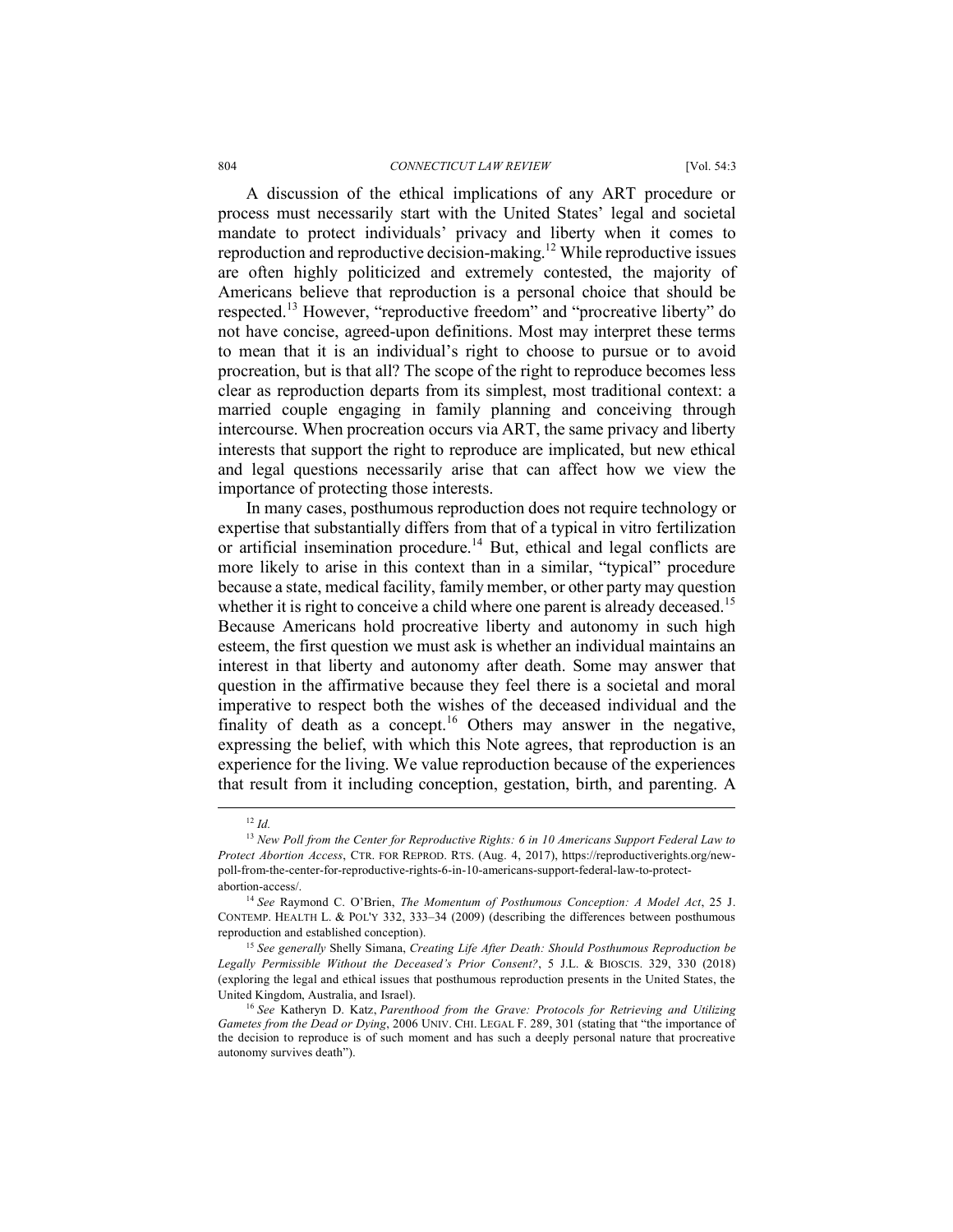deceased individual will not experience the conception of a *posthumously conceived* child. A deceased individual does not gestate, does not give birth, and does not parent. One could even go so far as to argue that no unwanted reproduction can occur posthumously because a deceased individual cannot experience the anxiety or fear that comes with the desire to avoid parenthood. This does not mean that we should dismiss the wishes of the deceased in situations where they have indicated whether they wish to have posthumous children or whether they wish to procreate in general. A living individual's desire to procreate and to choose with whom to procreate does not outweigh a deceased individual's desire not to procreate.

This Note agrees that reproduction is primarily an experience for the living and that, in some contexts, namely where the deceased has not expressly objected, it is appropriate for a living individual to decide to posthumously reproduce using a deceased individual's gametes. However, it does not support posthumous reproduction becoming an equal opportunity option for all grieving individuals. One class of individuals that may seek posthumous reproduction consists of those who use their deceased child's gametes and donor gametes to posthumously conceive their own grandchild.<sup>17</sup> Justifications for allowing these individuals to become posthumous grandparents include allowing them to "realiz[e] their child's interest in genetic continuity," realize their "own interest[] in the continuation of the family genetic heritage," and participate in "the grand-parenting experience."<sup>18</sup> Arguments against postmortem grandparenthood include that "allowing . . . parents to use their child's gametes and raise the resulting child may blur the boundaries between parents and grandparents" and that "the deceased's parents will raise th[e] child as if he or she were their own," essentially treating the child as a "living monument" to the deceased,<sup>19</sup> which could harm the child's self-worth, independence, and mental health. The Ethics Committee of the American Society for Reproductive Medicine (ASRM) strongly advises against allowing individuals to become posthumous grandparents.20 This Note agrees that posthumous grandparenthood is inappropriate and that the use of posthumous reproduction and PMSR should be reserved for surviving partners and spouses of the deceased.

 <sup>17</sup> Simana, *supra* note 15, at 350.

<sup>18</sup> *Id.*

<sup>19</sup> *Id.* at 339, 352; *see* Shira Rubin, *In Israel, Becoming a Dad After Death*, UNDARK (Feb. 25, 2019), https://undark.org/2019/02/25/posthumous-reproduction-israel-dad/ (discussing Israeli court decisions denying grieving parents the right to posthumously reproduce using their deceased son's gametes and a gestational carrier due to "potential harm to the child") ("[S]ociety does not know how such a child 'will feel to know that he is not an individual, but a copy of someone else'—what Israeli judges in the past have called a 'living monument to the dead.'").

<sup>20</sup> Ethics Comm. of the Am. Soc'y for Reprod. Med., *Posthumous Retrieval and Use of Gametes and Embryos: An Ethics Committee Opinion*, 110 FERTILITY & STERILITY 45, 48–49 (2018) (noting that "the desires of the [deceased's] parents [do not] give them any ethical claim to their child's gametes").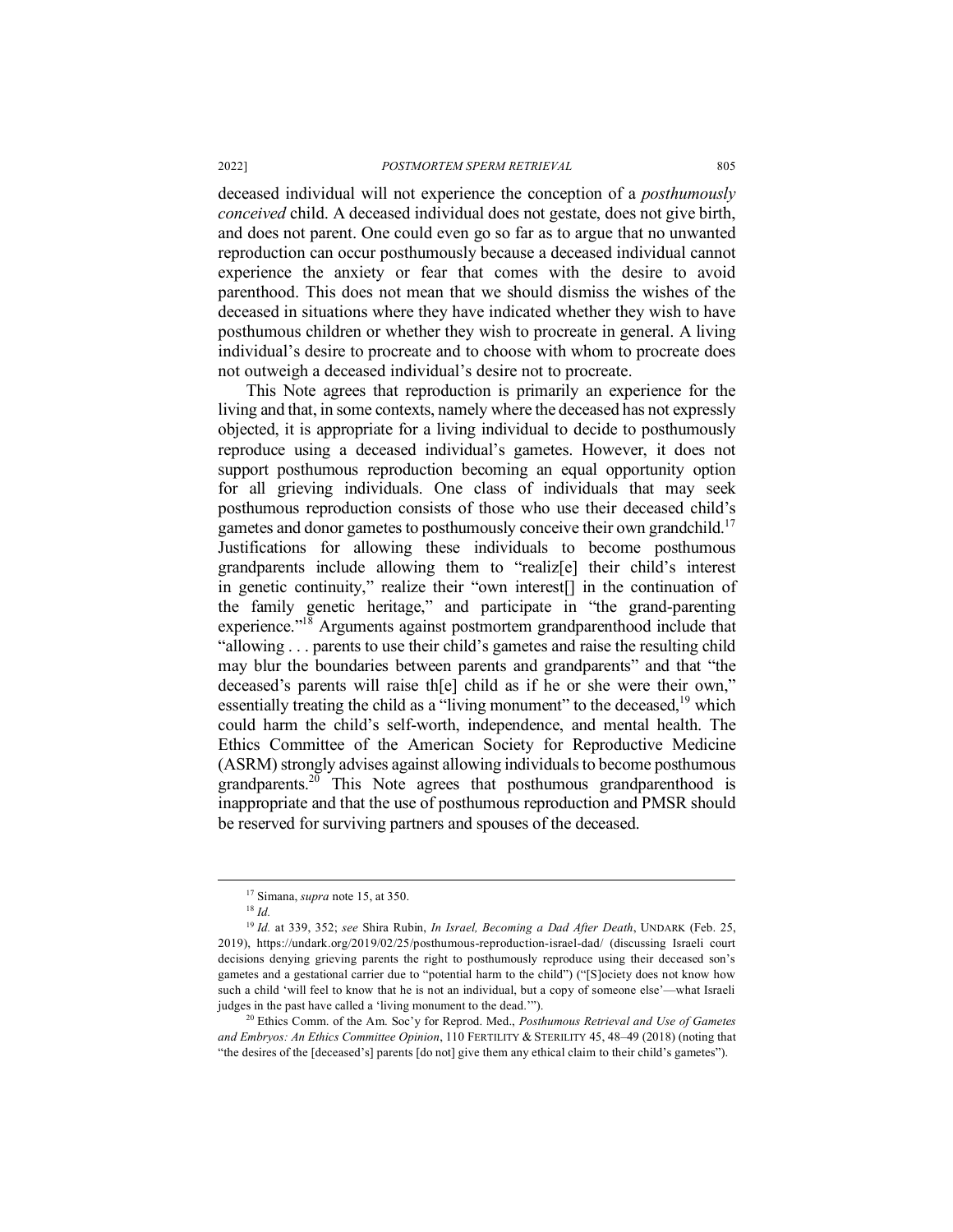This Note cannot and will not reach every ethical question that is raised by the use of posthumous reproduction and PMSR. However, the judiciary and the legislature must begin to grapple with these preliminary questions, as well as others that this Note has not reached, before they can effectively and thoughtfully regulate posthumous reproduction and PMSR, which they have failed to do thus far.

## II. SURVEY OF THE EXISTING REGULATORY FRAMEWORK

## A. *Judicial Decisions*

## 1. *The* Parpalaix *Case and the Donor Intent Standard*

In 1981, the Tribunal de Grande Instance, a French court, became the first judicial body to decide whether a deceased man's sperm could be used for posthumous reproduction and to establish a test for determining who should be given control of his sperm following his death.<sup>21</sup> Alain Parpalaix, who had been diagnosed with testicular cancer and warned that his chemotherapy treatment could leave him sterile if he recovered, deposited his sperm with the Centre d'etude de Conservation du Sperme (CECOS).<sup>22</sup> Alain later married his girlfriend, Corinne, two days before losing his fight with cancer.<sup>23</sup> Following Alain's death, Corinne attempted to retrieve his sperm from CECOS to use for her own insemination, but CECOS refused.<sup>24</sup> Consequently, Corinne, along with Alain's parents, sued CECOS to recover the sperm.25 Together, they put forth an emotional plea in addition to their legal arguments: "Let her give life to this child, the fruit of a love that she goes on expressing with quiet determination. It is her most sacred right."26

At the start, the *Parpalaix* court rejected arguments on both sides of the dispute. Alain's family contended that his sperm was subject to the law of inheritance that made it the property of his heirs.<sup>27</sup> CECOS contended that, without an express manifestation of Alain's intent to provide his sperm to Corinne for posthumous reproduction, she could not recover his sperm<sup>28</sup>. The court dismissed the family's notion that sperm is inheritable property, as well as CECOS's position that express, written consent by Alain was required.<sup>29</sup>

<sup>&</sup>lt;sup>21</sup> *Parpalaix c. CECOS* is unreported, and, seemingly, the original text of the decision is unavailable. As such, this Note's discussion of *Parpalaix* is based on Gail A. Katz's retelling. *See* Gail A. Katz, Note, Parpalaix c. CECOS*: Protecting Intent in Reproductive Technology*, 11 HARV. J.L. & TECH. 683, 683–84 (1998) (citing T.G.I. Creteil, Aug. 1, 1984, Gaz. du Pal. 1984, 2, pan. jurisp., 560). 22 *Id.* at 684.

<sup>23</sup> *Id.*  $^{24}$  *Id.*<br> $^{25}$  *Id.* at 684–85.

<sup>&</sup>lt;sup>26</sup> *Id.* at 685.

<sup>27</sup> *Id.*

<sup>28</sup> *Id.* at 686–87.

<sup>29</sup> *Id.* at 686.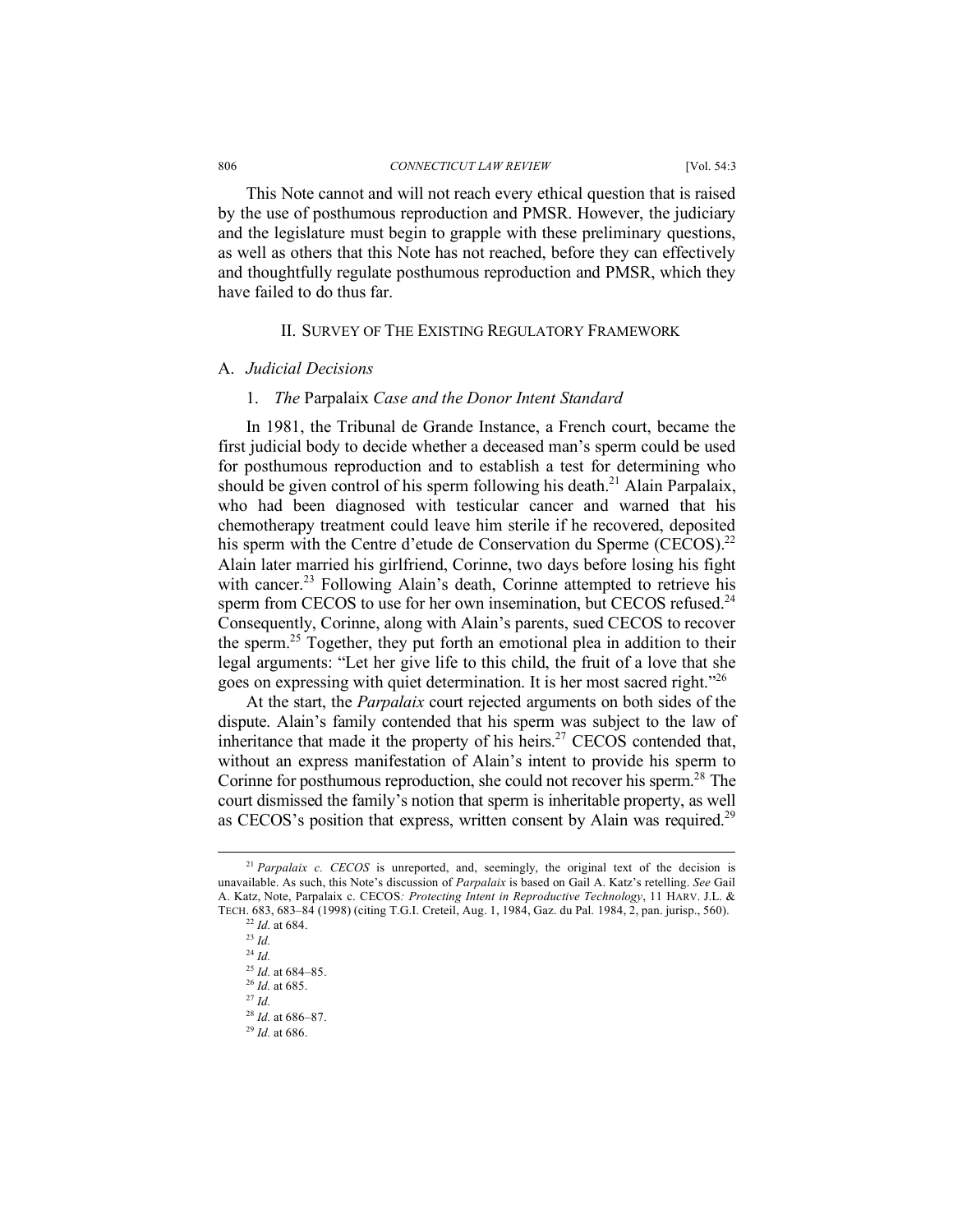Still, the court decided that the deceased's intent to procreate was dispositive of the proper use of his sperm and embarked on an inquiry to determine Alain's intent for the posthumous use of his sperm.<sup>30</sup> Notably, the court did not find Alain's failure to contract for posthumous reproduction by Corinne to be dispositive. $31$  After an investigation into the circumstances surrounding Alain's death and its aftermath—namely, that Alain's parents supported Corinne's decision to seek posthumous reproduction using his sperm, that Alain and Corinne's marriage was motivated in part by a desire to eliminate red tape surrounding posthumous reproduction, and that Alain was unaware of CECOS's objection to posthumous reproduction using donor sperm—the court inferred that Alain intended to posthumously conceive a child with Corinne and ordered that his sperm be placed in her possession.<sup>32</sup> In doing so, the *Parpalaix* court established a standard of prioritizing donor intent in the resolution of reproductive technology disputes.

## 2. Davis v. Davis *and the Balancing Interests Standard*

In 1992, the Supreme Court of Tennessee issued the first American judicial decision on the proper disposition of frozen embryos following a divorce in *Davis v. Davis*. <sup>33</sup> Mrs. Davis, in the immediate aftermath of her and her husband's divorce, sought possession of frozen embryos that the couple had commissioned a fertility clinic to produce and store during their marriage.<sup>34</sup> Mrs. Davis originally intended to use the embryos to become pregnant, but Mr. Davis strongly objected, stating that his preference was to leave the embryos in storage.<sup>35</sup> The trial court issued the embryos to Mrs. Davis, bestowing "custody" on her, based on its assertion that the embryos were "human beings."<sup>36</sup> The Court of Appeals reversed the trial court's decision, holding that Mr. Davis had a constitutional right not to father a child where no conception had occurred and holding that there was no justification for ordering implantation or insemination of Mrs. Davis against Mr. Davis' objection.<sup>37</sup> By the time the case reached the Supreme Court of Tennessee, the parties' circumstances and objectives had changed. Both Mr. and Mrs. Davis had remarried, and Mrs. Davis no longer wanted to use the embryos herself; instead, she hoped to receive the court's permission to

 <sup>30</sup> *Id*. at 686–87.

<sup>31</sup> *Id.* at 686.

<sup>32</sup> *Id*. at 686–87.

<sup>33</sup> 842 S.W.2d 588, 589 (Tenn. 1992), *reh'g granted in part*, Davis v. Davis, No. 34, 1992 WL 341632 (Tenn. Nov. 23, 1992).

<sup>34</sup> *Id.*

<sup>35</sup> *Id.*

<sup>36</sup> Davis v. Davis, No. E-14496, 1989 WL 140495, at \*1 (Tenn. Cir. Ct. Sept. 21, 1989), *rev'd*, No. 180, 1990 WL 130807 (Tenn. Ct. App. Sept. 13, 1990), *aff'd*, 842 S.W.2d 588, *reh'g granted in part*, 1992 WL 341632.

<sup>37</sup> *Davis*, 842 S.W.2d at 589.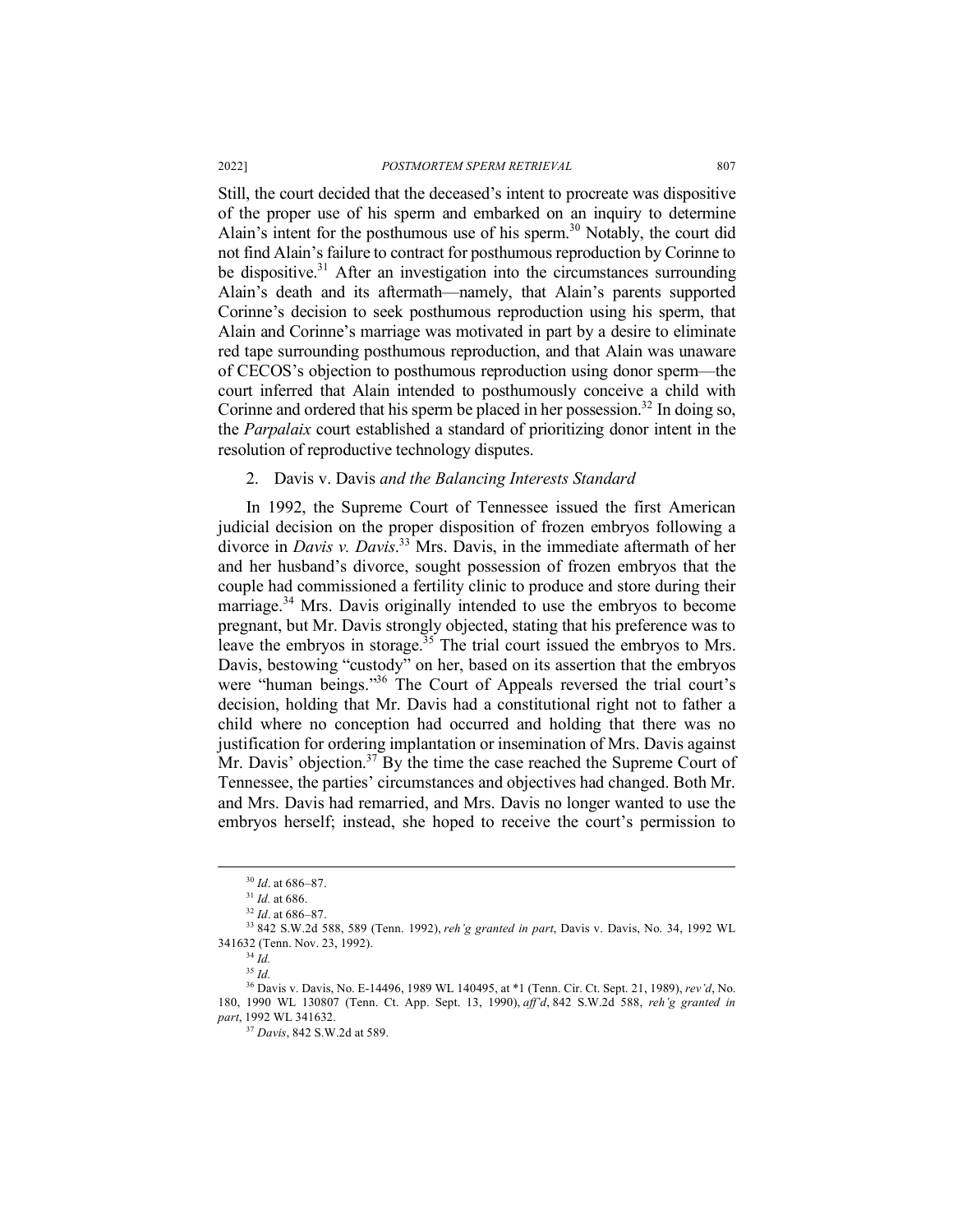donate them.<sup>38</sup> Mr. Davis remained opposed to Mrs. Davis' proposed disposition of the embryos, and he sought the court's permission to have them destroyed.<sup>39</sup>

First, the *Davis* court held that the Davises' un-implanted embryos were neither human beings nor movable property; rather, they "occup[ied] an interim category that entitle[d] them to special respect because of their potential for human life."40 Therefore, neither of the Davises had a traditional property interest in the embryos, but each had an ownership interest in the embryos that entitled them to some "decision-making authority" over their disposition.<sup>41</sup> Reminiscent of the *Parpalaix* court's emphasis on donor intent, the *Davis* court noted that "decisional authority" over the use of the parties' genetic material belonged to "the gamete-providers alone" and that "no other person or entity has an interest sufficient to permit interference" with the gamete-providers' choices and intentions.<sup>42</sup> Second, the court concluded that both  $\overline{Mr}$ , and Mrs. Davis held a constitutional right to procreational autonomy in "the right to procreate and the right to avoid procreation," respectively.<sup>43</sup>

Finally, absent any relevant case law, statutory guidance, or written agreement between the parties to govern,<sup>44</sup> the *Davis* court developed a three-step framework to balance the parties' interests for use in the case at bar and in future similar disputes.<sup>45</sup> First, courts should carry out "the preferences of the progenitors."46 Second, when the progenitors' preferences are unclear or disputed, a prior, enforceable agreement regarding the disposition of the embryos should be carried out.<sup>47</sup> Third, where there is no prior, enforceable agreement, the interests of the parties should be balanced to determine the proper disposition of the embryos.<sup>48</sup> As a default rule, where one party wishes to "avoid procreation" and the other "has a reasonable possibility of achieving parenthood by means other than" the use of the embryos in dispute, the party seeking to avoid procreation should prevail.<sup>49</sup> If the party seeking procreation has "no other reasonable alternatives," their

<sup>44</sup> *See id.* at 589–90 (noting that the case presents a "question of first impression," and there existed no "written agreement" or "statute governing such disposition"). 45 *See id.* at 603–04 ("Resolving disputes over conflicting interests of constitutional import is a task

familiar to the courts. One way of resolving these disputes is to consider the positions of the parties, the significance of their interests, and the relative burdens that will be imposed by differing resolutions.").

 <sup>38</sup> *Id.* at 590.

<sup>39</sup> *Id.*

<sup>40</sup> *Id.* at 597.

<sup>41</sup> *Id.*

<sup>42</sup> *Id.* at 602.

<sup>43</sup> *Id.* at 603.

<sup>46</sup> *Id.* at 604. 47 *Id.*

<sup>48</sup> *Id.*

<sup>49</sup> *Id.*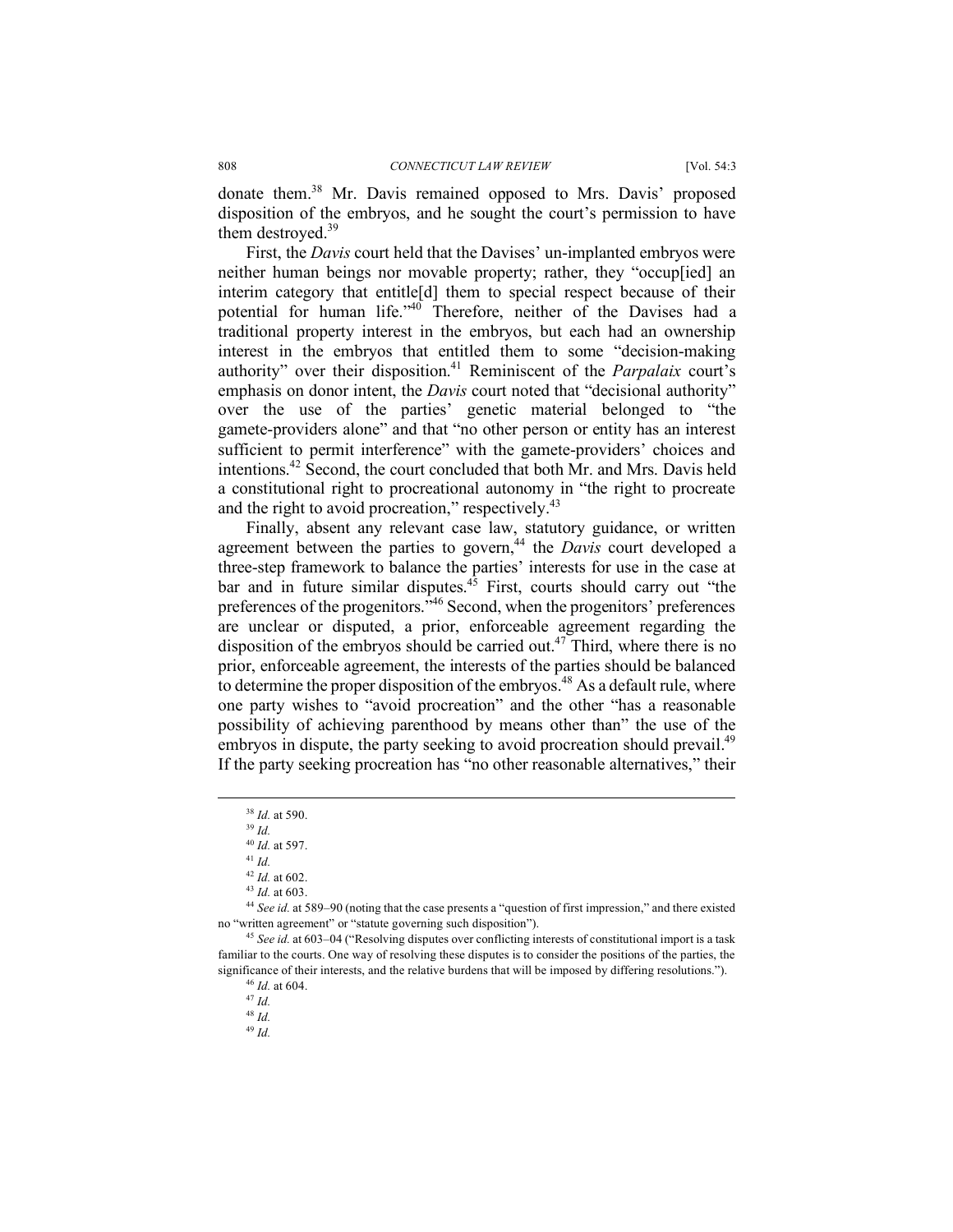use of the embryos in dispute should be given due consideration.<sup>50</sup> As an exception to this default rule, the party seeking to avoid procreation should prevail if the party seeking to use the embryos only wishes to donate them, rather than use them to bring about a child of their own.<sup>51</sup>

3. Hecht v. Superior Court*: Broadening* Davis

In 1993, a California court became the first in America to decide a dispute concerning posthumous reproduction.52 Before William Kane died by suicide, he deposited his sperm in a Los Angeles sperm bank.<sup>53</sup> The written agreement he entered into with the sperm bank permitted it to release his sperm to his girlfriend, Deborah Hecht, or her physician.54 The agreement provided that, in the event of Kane's death, the bank should "[c]ontinue to store [the specimens] upon request of the executor of the estate [or] [r]elease the specimens to the executor of the estate.<sup>"55</sup> Subsequently, Kane executed a will, naming Hecht as the executor of his estate and stating that "should she so desire," it would be his "wish" that she use his deposited sperm to "become impregnated . . . before or after [his] death."56

Kane's adult children brought an action seeking to destroy Kane's frozen sperm to "help guard the family unit" by preventing both the creation of a non-traditional family and the "disruption of [an] existing famil[y] by after-born children."<sup>57</sup> In response, Hecht argued that Kane's children had no property interest in or right to his sperm, as it had been gifted to her at the time of the deposit.58 Furthermore, Hecht contended that destroying the sperm over her objections "would violate her rights to privacy and procreation under the federal and California constitutions."59 Following a hearing, the lower court ordered that Kane's sperm should be destroyed.<sup>60</sup> Hecht successfully filed for an order staying execution of the trial court's decision, bringing the case to the California Court of Appeal.<sup>61</sup>

The *Hecht* court began by adopting the *Davis* court's decision regarding the status of gametic material—that it "occup[ies] an interim category" $\delta^2$ 

 <sup>50</sup> *Id.*

<sup>51</sup> *Id.*

<sup>52</sup> *See* Hecht v. Superior Ct., 20 Cal. Rptr. 2d 275, 276 (Cal. Ct. App. 1993) ("This proceeding presents several matters of first impression involving the disposition of cryogenically-preserved sperm of a deceased."). 53 *Id.*

<sup>54</sup> *Id.*

<sup>55</sup> *Id.*

<sup>56</sup> *Id.* at 276–77. <sup>57</sup> *Id.* at 279.

<sup>58</sup> *Id.*

<sup>59</sup> *Id.*

<sup>60</sup> *Id.* at 279–80.

<sup>61</sup> *Id.* at 280.

<sup>62</sup> Davis v. Davis, 842 S.W.2d 588, 597 (Tenn. 1992), *reh'g granted in part*, No. 34, 1992 WL 341632 (Tenn. Nov. 23, 1992).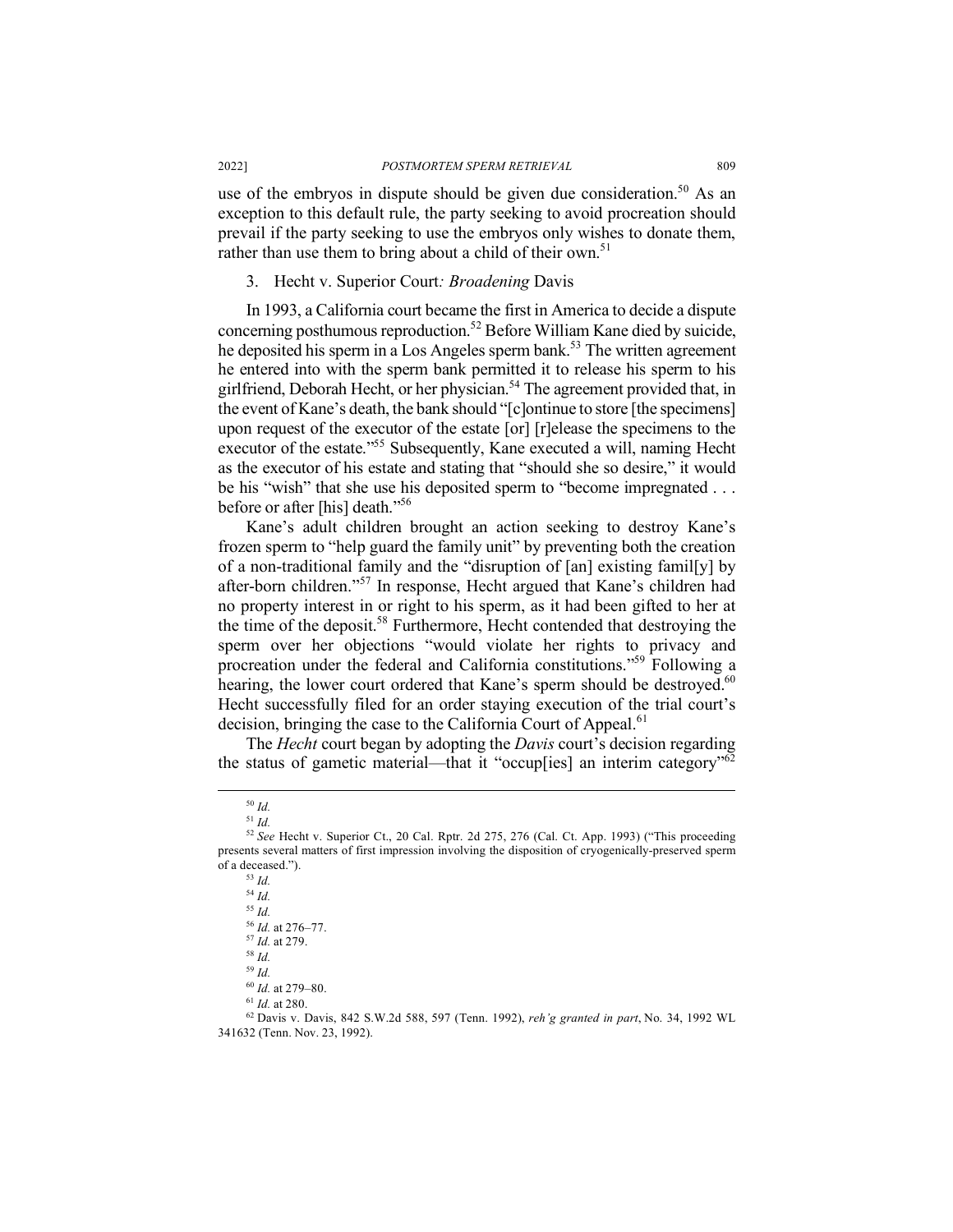between living thing and movable property because its value "lies in its potential to create a child."63 The court concluded that Kane, at the time of his death, had an ownership interest in his frozen sperm "to the extent that he had decision making authority as to the use of his sperm for reproduction."64 The court went on to hold that his interest constituted a property interest under California's Probate Code.<sup>65</sup> Kane's children responded by arguing that, regardless of whether the disposition of his sperm fell within the jurisdiction of the probate court, Kane and Hecht's intended use for the sperm violated public policy two-fold, and it should be prohibited.<sup>66</sup> Namely, Kane's children asserted that both the artificial insemination of an unmarried woman and the use of a deceased man's sperm in an artificial insemination were contrary to public policy.67 The *Hecht* court declined to hold that either act was violative of California's public policy.<sup>68</sup>

As for artificial insemination of an unmarried woman, the court noted that neither California's courts nor its legislature had looked negatively on the practice in recent history.69 When deciding *Jhordan C. v. Mary K.*, an earlier case regarding the determination of paternity in an artificial insemination dispute, the California Court of Appeal had interpreted a section of California's Civil Code—an adoption of the Uniform Parentage Act (UPA)—to provide "unmarried as well as married women a statutory vehicle for obtaining semen for artificial insemination."70 The court in *Jhordan C.* noted that it did not wish "to express any judicial preference toward traditional notions of family structure or toward providing a father where a single woman has chosen to bear a child" and that it would defer to the legislature to determine public policy on issues of marriage and family.<sup>71</sup> California's legislature had already made clear that it was an unmarried woman's right to be artificially inseminated by adopting the UPA's artificial insemination provision<sup> $72$ </sup> word-for-word with one exception: the exclusion of the UPA's use of the word "married."73 The courts in *Jhordan C.* and *Hecht* agreed that, if the California legislature wished to steer public policy away from the artificial insemination

 <sup>63</sup> *Hecht*, 20 Cal. Rptr. 2d at 283.

<sup>64</sup> *Id.*

<sup>65</sup> *Id.*

<sup>66</sup> *Id.* at 284.

 $^{67}$  *Id.*<br> $^{68}$  *Id.* at 284, 290–91.

<sup>&</sup>lt;sup>69</sup> *Id.* 284–86 (discussing precedent which avoids establishing judicial preference on issues of marriage and family).

<sup>&</sup>lt;sup>70</sup> Jhordan C. v. Mary K., 224 Cal. Rptr. 530, 534 (Cal. Ct. App. 1986). For information on the UPA, *see infra* Part I.B.2.

 $72$  The UPA provision in place at the time narrowed a sperm donor's nonpaternity to situations in which a "married woman other than the donor's wife" is artificially inseminated. UNIF. PARENTAGE ACT § 5(b) (UNIF. L. COMM'N 1973).

 $\frac{3}{3}$  *Hecht*, 20 Cal. Rptr. 2d at 285–86.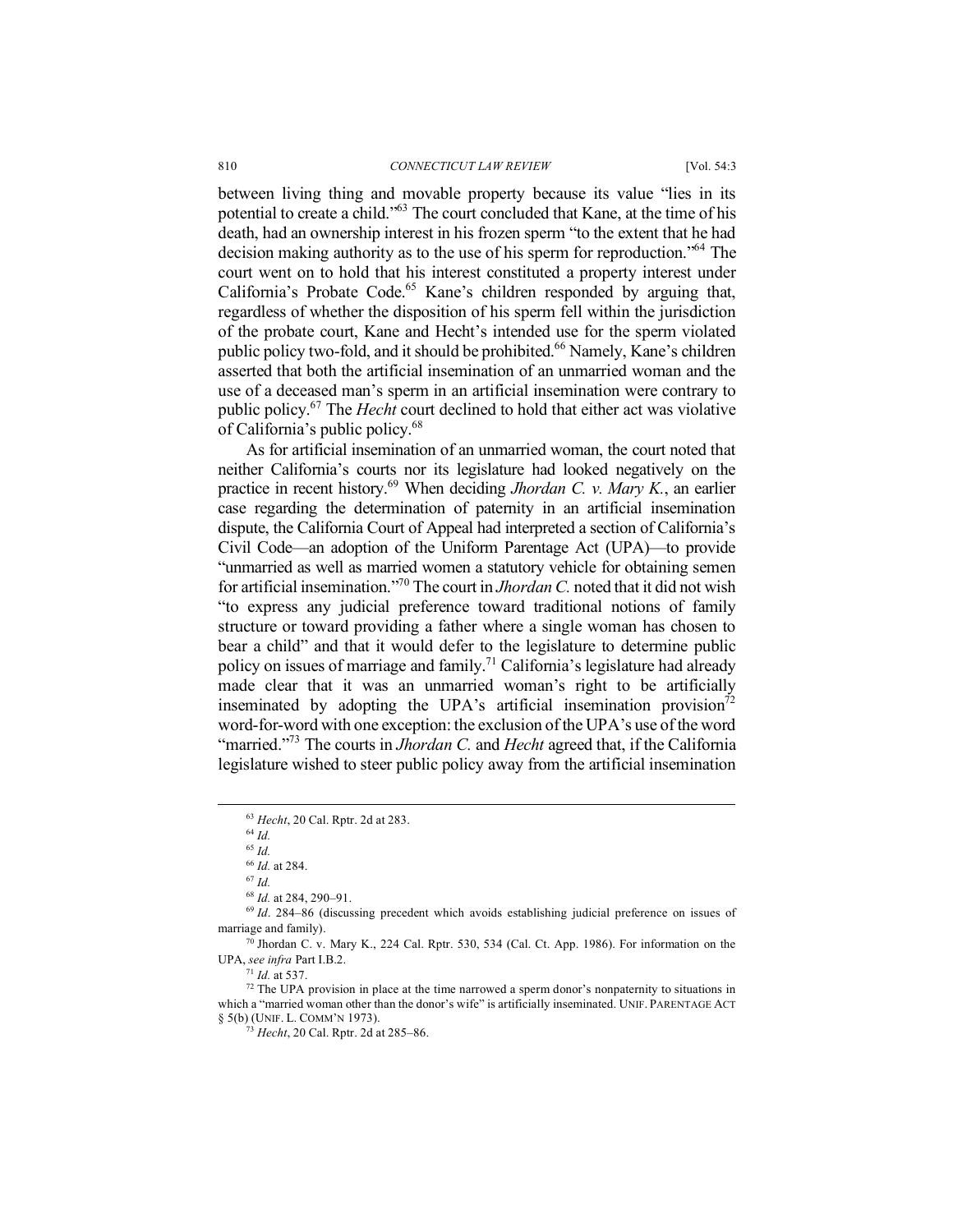of unmarried women, it would have adopted the UPA provision as originally written, rather than adopting it with a change that broadened its scope.<sup>74</sup> Given the lack of authority supporting Kane's children's argument, the court concluded that it was not contrary to public policy to allow an unmarried woman to pursue artificial insemination.<sup>75</sup>

As for the public policy implicated by permitting artificial insemination using a deceased man's sperm, the *Hecht* court noted the absence of any authority allowing it to substitute its judgment for that of the gamete-providers and override their choice to procreate.<sup>76</sup> As in *Davis*, there existed no "statement of public policy which reveal[ed] [a governmental] interest that could justify infringing on gamete-providers' decisional authority."<sup>77</sup> Kane's children argued that the court should continue to apply the *Davis* framework, specifically contending that Hecht's claim should fail because, in their opinion, she could pursue other means of procreation.<sup>78</sup> However, the court distinguished *Hecht* from *Davis* on this point, noting that the *Davis* framework applied to disputes where the progenitors disagreed as to the disposition of their genetic material.79 Because Hecht and Kane agreed on how to use Kane's sperm, further application of the *Davis* framework was unnecessary.<sup>80</sup> The *Hecht* court was limited to decide only whether public policy necessitated prohibiting Hecht's intended use of the sperm and concluded that it did not, thus overruling the trial court's order that Kane's sperm be destroyed.<sup>81</sup>

To be clear, the *Hecht* court did not hold that endorsing posthumous reproduction is favorable public policy. It only hedged that "no other person or entity has an interest sufficient to permit interference with the gamete-providers' decision . . . because no one else bears the consequences of these decisions in the way that the gamete-providers do."82 Thus, the *Hecht* court broadened the application of *Davis*' emphasis on donor intent and balancing interests from disputes concerning disposition of embryos to those concerning posthumous reproduction.

 <sup>74</sup> *See id.* ("We agree with the reasoning in *Jhordan C.*; had the Legislature intended to express a public policy against procreative rights of unmarried women or against artificial insemination of unmarried women, it would not have excluded the word 'married'").<br> $^{75}$  *Id.* at 287.

<sup>75</sup> *Id.* at 287. 76 *Id.* at 288–89.

<sup>77</sup> *Id.* at 289 (quoting Davis v. Davis, 842 S.W.2d 588, <sup>602</sup> (Tenn. 1992)). 78 *Id.*

<sup>79</sup> *Id.* 

<sup>80</sup> *Id.*

<sup>&</sup>lt;sup>81</sup> *See id.* ("[T]he only issue which we address is whether artificial insemination with the sperm of a *decedent* violates public policy. There is nothing in *Davis* which indicates that such artificial insemination violates public policy.").

<sup>82</sup> *Id.* (quoting *Davis*, 842 S.W.2d at 602).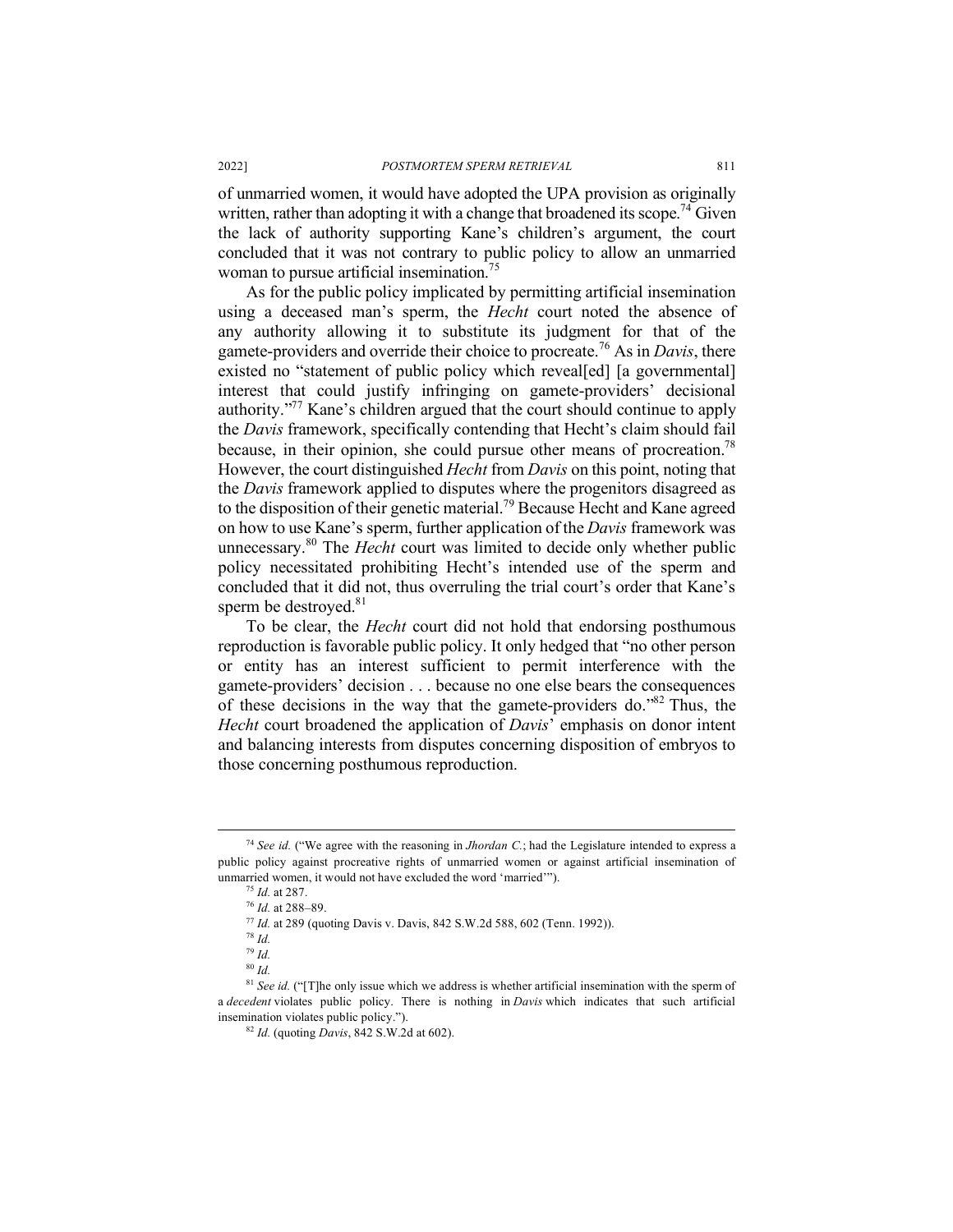#### 812 *CONNECTICUT LAW REVIEW* [Vol. 54:3

## 4. *Cases Deciding the Rights and Status of Posthumously Conceived Children*

A discussion of the jurisprudence surrounding posthumous reproduction would be incomplete without a discussion of actions involving paternity and inheritance. Most often, these disputes arise in the context of Social Security and death benefits, and they are decided according to the particular state's inheritance law.<sup>83</sup> Massachusetts employs a three-prong test to secure benefits for a posthumously conceived child in which the surviving parent must show that there is a genetic relationship between the deceased parent and the child; that the deceased parent had "affirmatively consented" to posthumous reproduction; and that the deceased parent had "affirmatively consented . . . to the support of any resulting child.<sup>384</sup> In New Hampshire and Arkansas, posthumously conceived children are ineligible to inherit from the deceased parent as a matter of law; $85$  courts in both states appealed to their respective legislatures to address the issue via policy.<sup>86</sup> Federal courts have reached the same conclusion—that posthumously conceived children are not the issue of their deceased parent and are thus prohibited from inheritance—by applying the intestacy law of the state in which the deceased parent died. $87$  The United States Supreme Court, in *Astrue v. Capato ex rel. B.N.C.*, solidified this developing default rule by relegating the determination of a posthumously conceived child's legal status to the intestacy laws of the state in which the deceased parent's will was executed.<sup>88</sup>

These cases reveal a pattern: states' intestacy laws are, by and large, either lacking any mention of, or do not grant any affirmative rights to, posthumously conceived children.<sup>89</sup> Under the current jurisprudence, this

 <sup>83</sup> Joanna L. Grossman, *A Growing Debate over the Rights of Posthumously Conceived Children: Part Two in a Two-Part Series of Columns*, JUSTIA: VERDICT (Sept. 20, 2011),

https://verdict.justia.com/2011/09/20/a-growing-debate-over-the-rights-of-posthumously-conceived-chi ldren-2.

<sup>84</sup> Woodward v. Comm'r of Soc. Sec., 760 N.E.2d 257, 259 (Mass. 2002). 85 Khabbaz v. Comm'r, Soc. Sec. Admin., 930 A.2d 1180, 1182 (N.H. 2007); Finley v. Astrue, 270 S.W.3d 849, 850 (Ark. 2008).

<sup>86</sup> *See Khabbaz*, 930 A.2d at 1186 ("We reserve such matters of public policy for the legislature."); *Finley*, 270 S.W.3d at 855 ("[W]e strongly encourage the General Assembly to revisit the intestacy succession statutes to address the issues involved in the instant case and those that have not but will likely evolve."). 87 *See* Vernoff v. Astrue, 568 F.3d 1102, 1112 (9th Cir. 2009) ("[T]he SSA is not excluding all

posthumously-conceived children, only those that do not meet the statutory requirements under State law."); Beeler v. Astrue, 651 F.3d 954, 956 (8th Cir. 2011) ("The Commissioner . . . interprets the Act to provide that a natural child of the decedent is not entitled to benefits unless she has inheritance rights under state law . . . . We conclude that the Commissioner's interpretation is, at a minimum, reasonable and entitled to deference.").

<sup>88</sup> Astrue v. Capato *ex rel.* B.N.C*.*, 566 U.S. 541, 559 (2012).

<sup>89</sup> *See, e.g.*, Gillett-Netting v. Barnhart, 371 F.3d 593, 599 (9th Cir. 2004) ("Arizona law does not deal specifically with posthumously-conceived children . . . ."); *see also* Stephen v. Comm'r of Soc. Sec., 386 F. Supp. 2d 1257, 1265 (M.D. Fla. 2005) (distinguishing the intestacy statutes governing the result in *Gillett-Netting*, which did not account for posthumously conceived children, from the Florida intestacy statutes, which "do[] deal specifically with posthumously-conceived children").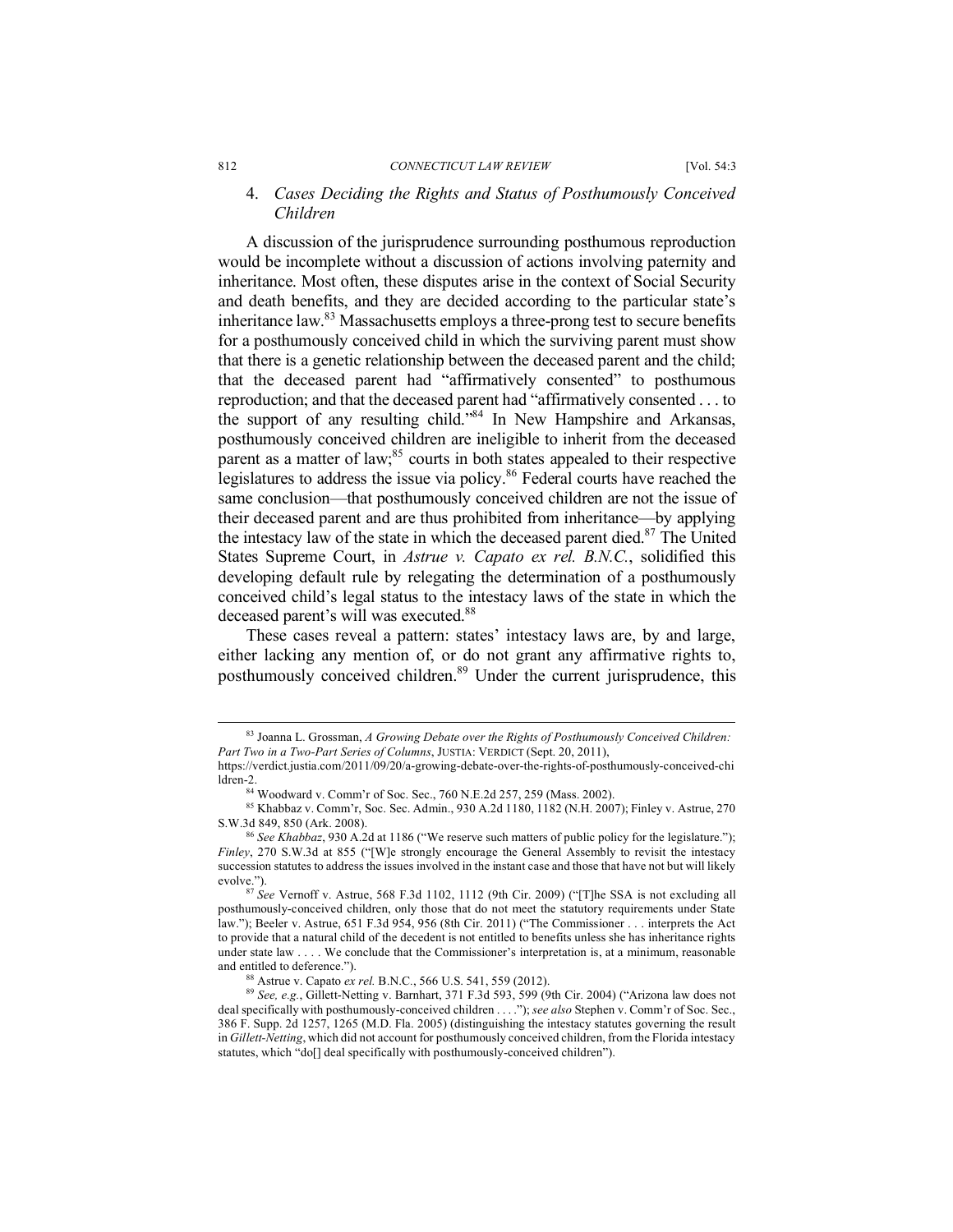gap in the law singlehandedly deprives posthumously conceived children of the ability to establish their parentage and to inherit.

## 5. *Judicial Impact on Posthumous Reproduction*

The judicial decisions pertaining to posthumous reproduction and the rights of posthumously conceived children point to two conclusions. First, the progenitors' intent is the key to resolving disputes arising out of posthumous reproduction and, more broadly, ART in general. Second, there is a widespread failure by state legislatures and Congress to act effectively in response to the growing use of ART, posthumous reproduction, and the increasingly complex legal disputes that arise in these areas. As this Note discusses in the subpart, there are still numerous legal questions about the circumstances in which posthumous reproduction is appropriate that the judiciary has not spoken on because of its deference to legislatures.

## B. *Statutes*

## 1. *Uniform Probate Code*

The Uniform Probate Code (UPC) sets forth important standards for determining the rights and parentage of posthumously conceived children. Currently, eighteen states have adopted the 2010 version of the UPC.<sup>90</sup> However, the 2010 UPC is not the most recent version; the Uniform Law Commission published a newly amended UPC in 2019, which has yet to be adopted by any state. $91$ 

Section 2-120(f) of the 2010 UPC provides, in relevant part:

[A] parent-child relationship exists between a child of assisted reproduction and an individual other than the birth mother who consented to assisted reproduction by the birth mother with intent to be treated as the other parent of the child. Consent to assisted reproduction by the birth mother with intent to be treated as the other parent of the child is established if the individual . . . signed a record that, considering all the facts and circumstances, evidences the individual's consented or . . . intended to be treated as a parent of a posthumously conceived child, if that intent is established by clear and convincing evidence.<sup>92</sup>

 <sup>90</sup> The states that have adopted the 2010 UPC are Alaska, Arizona, Colorado, Hawaii, Idaho, Maine, Massachusetts, Michigan, Minnesota, Montana, Nebraska, New Jersey, New Mexico, North Dakota, Pennsylvania, South Carolina, South Dakota, and Utah. *Probate Code 2010*, UNIF. L. COMM'N, https://www.uniformlaws.org/committees/community-home?CommunityKey=a539920d-c477-44b8- 84fe-b0d7b1a4cca8 (last visited Feb. 4, 2022).

<sup>91</sup> *Probate Code 2019*, UNIF. L. COMM'N, https://www.uniformlaws.org/committees/communityhome?CommunityKey=35a4e3e3-de91-4527-aeec-26b1fc41b1c3 (last visited Feb. 4, 2022).

 $92$  UNIF. PROB. CODE § 2-120(f) (2010) (UNIF. L. COMM'N, amended 2019) [hereinafter UPC 2010].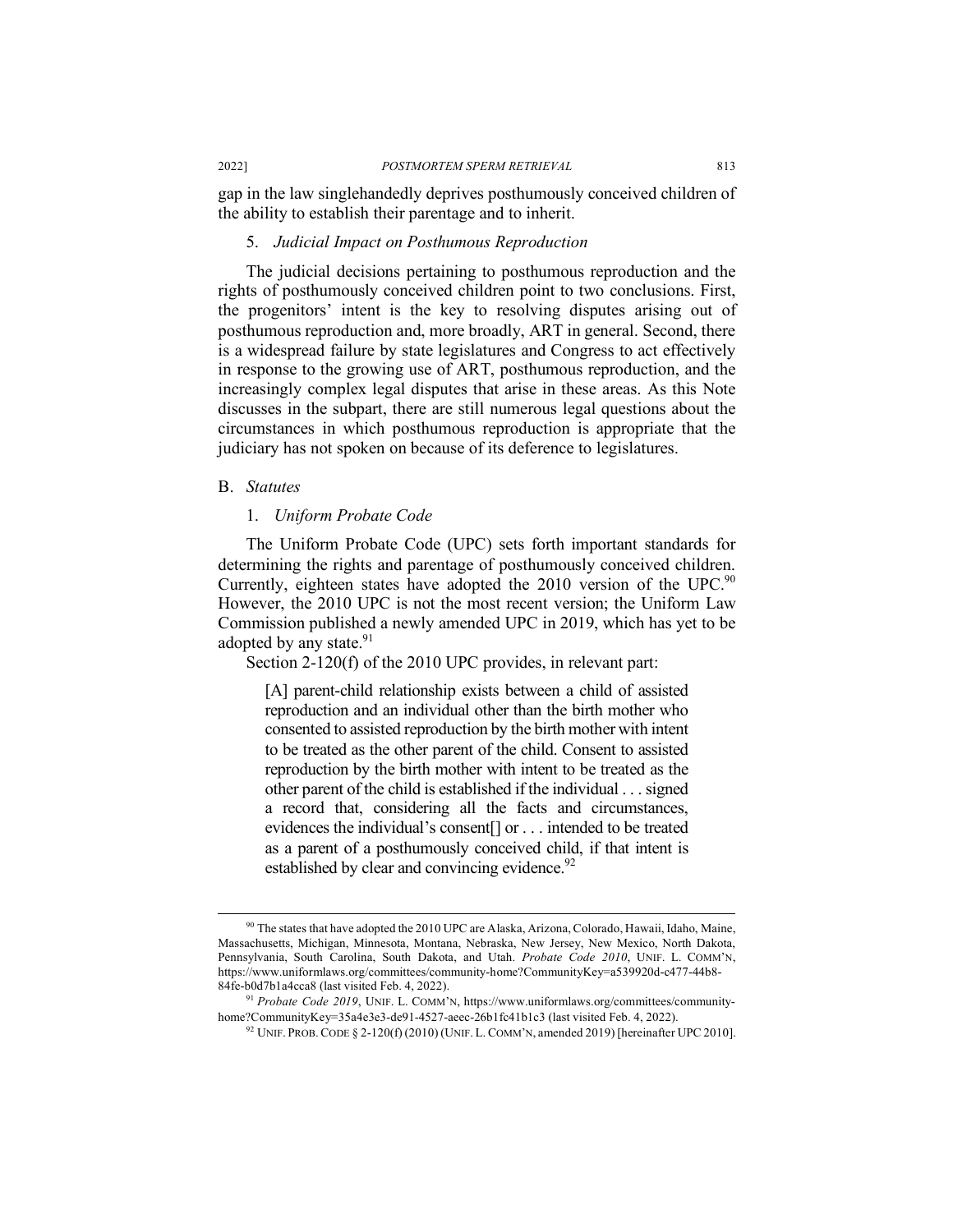It also provides, "[i]f the birth mother is a surviving spouse and at her deceased spouse's death no divorce proceeding was pending, in the absence of clear and convincing evidence to the contrary," the deceased spouse is presumed to have the requisite intent to establish parentage of a posthumously conceived child.<sup>93</sup>

Read together, these two provisions indicate that the favorable outcome is to establish parentage wherever possible, provided there is clear evidence that the deceased parent consented. Rather than dismissing a deceased parent's parentage and the inheritance rights of their posthumously conceived child where there was no marriage between the parents, the 2010 UPC includes no language requiring a spousal relationship. Instead, the second provision functions to recognize the likelihood that those in a spousal relationship may be more likely to consent to posthumous reproduction. The provisions can be read as an attempt to serve judicial economy by codifying a presumption in favor of married persons without creating a substantial barrier to unmarried persons looking to posthumously reproduce.

The 2019 UPC, yet to be adopted by any state,  $94$  eliminates these provisions as a response to the recently amended Uniform Parentage Act of  $2017$ <sup>95</sup>, which incorporates most of the relevant language contained in the 2010 UPC.<sup>96</sup> The 2017 Uniform Parentage Act and the 2019 UPC now effectively function as one, as far as each pertains to posthumous reproduction.

## 2. *Uniform Parentage Act*

The Uniform Parentage Act (UPA) serves to guide determinations of parentage as ART sees rapid developments and family structures become more diverse in the United States. The UPA was most recently amended in 2017, and six states—California, Connecticut, Maine, Rhode Island, Vermont, and Washington—have since enacted it as governing law on the subject.<sup>97</sup> The next most-recently amended UPA, amended in 2002, is the governing law in

<sup>93</sup> *Id.* § 2-120(h)(2). 94 *Probate Code 2019*, *supra* note 91.

<sup>95</sup> *See* UNIF. PROBATE CODE § 2-120 (UNIF. L. COMM'N 2019) (noting that "parentage of an individual conceived by assisted reproduction is determined under . . . [the] Uniform Parentage Act (2017)") [hereinafter UPC 2019]. 96 *See generally* UNIF. PARENTAGE ACT § 708 (UNIF. L. COMM'N 2017) (establishing parentage of

a posthumously conceived child only with written consent of the deceased parent or "clear-andconvincing evidence") [hereinafter UPA 2017].

<sup>97</sup> *Parentage Act 2017*, UNIF. L. COMM'N, https://www.uniformlaws.org/committees/communityhome?CommunityKey=c4f37d2d-4d20-4be0-8256-22dd73af068f (last visited Apr. 6, 2022). Connecticut adopted a substantially similar law. *Id.*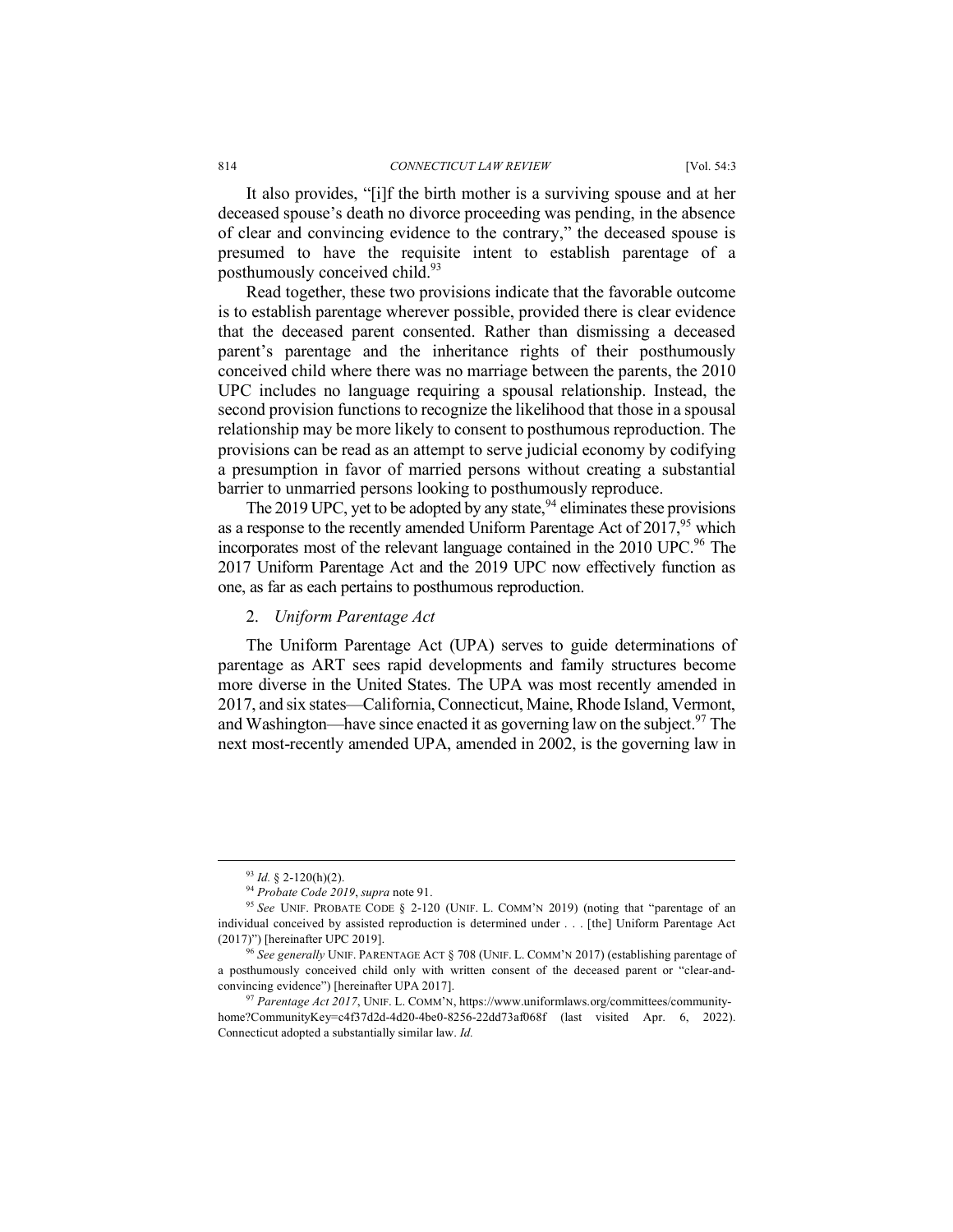nine states.98 Maine and Washington originally enacted the 2002 UPA, but have since enacted the amended 2017 UPA as governing law.<sup>99</sup>

The 2002 UPA includes a "Parental Status of Deceased Individual" provision, which provides, in relevant part:

If an individual who consented in a record to be a parent by assisted reproduction dies before placement of eggs, sperm, or embryos, the deceased individual is not a parent of the resulting child unless the deceased spouse consented in a record that if the assisted reproduction were to occur after death, the deceased individual would be a parent of the child.<sup>100</sup>

This rule requires express, written consent prior to death from the deceased parent of a posthumously conceived child. Absent this consent, the rule does not recognize the deceased parent as the posthumously conceived child's parent. It is also important to note that inclusion of the word "spouse" in this rule presumes that those who would, or should, posthumously conceive are spouses, which excludes unmarried partners to some degree.<sup>101</sup> Under this rule, the prevailing party in *Hecht*, the deceased's girlfriend, could have been prevented from pursuing posthumous reproduction.

Unlike the 2002 UPA's provision, the 2017 UPA's "Parental Status of Deceased Individual" provision provides, in relevant part:

If an individual who consented in a record to assisted reproduction by a woman who agreed to give birth to a child dies before a transfer of gametes or embryos, the deceased individual is a parent of a child conceived by the assisted reproduction only if:

<sup>98</sup> The states in which the 2002 UPA is the governing law are Alabama, Delaware, Illinois, New Mexico, North Dakota, Oklahoma, Texas, Utah, and Wyoming. *Parentage Act 2002*, UNIF. L. COMM'N, https://www.uniformlaws.org/committees/community-home?CommunityKey=5d5c48d6-623f-4d01-99 94-6933ca8af315 (last visited Apr. 6, 2020). 99 *Parentage Act 2002*, UNIF. L. COMM'N, https://www.uniformlaws.org/committees/community-

home?CommunityKey=5d5c48d6-623f-4d01-9994-6933ca8af315 (last visited Apr. 6, 2020); *Parentage Act 2017*, UNIF. L. COMM'N, https://www.uniformlaws.org/committees/community-home?Community Key=c4f37d2d-4d20-4be0-8256-22dd73af068f (last visited Apr. 6, 2022).

<sup>100</sup> UNIF. PARENTAGE ACT § 707 (2002) (UNIF. L. COMM'N, amended 2017) [hereinafter UPA 2002].

<sup>&</sup>lt;sup>101</sup> The 2002 UPA does not define "spouse," but the 2008 American Bar Association Model Act Governing Assisted Reproductive Technology defined a "legal spouse" as "an individual married to another, or who has a legal relationship to another that this state accords rights and responsibilities equal to, or substantially equivalent to, those of marriage." AM. BAR ASS'N MODEL ACT GOVERNING ASSISTED REPROD. TECH. § 102(21) (2008) (AM. BAR ASS'N, amended 2019). Although the ABA has replaced this definition, *see supra* text accompanying note 104, adapting it to the UPA would allow for those in a civil union or domestic partnership, as defined by the individuals' state statutes, to posthumously conceive. Notably, the 2017 UPA does not include a definition of "spouse" or "legal spouse." *See generally* UNIF. PARENTAGE ACT § 102 (UNIF. L. COMM'N 2017) (defining terms relevant to the Act). As discussed in Part II.B.1, *supra*, the 2017 UPA also includes no presumption or requirement of marriage in its provision pertaining to posthumous reproduction.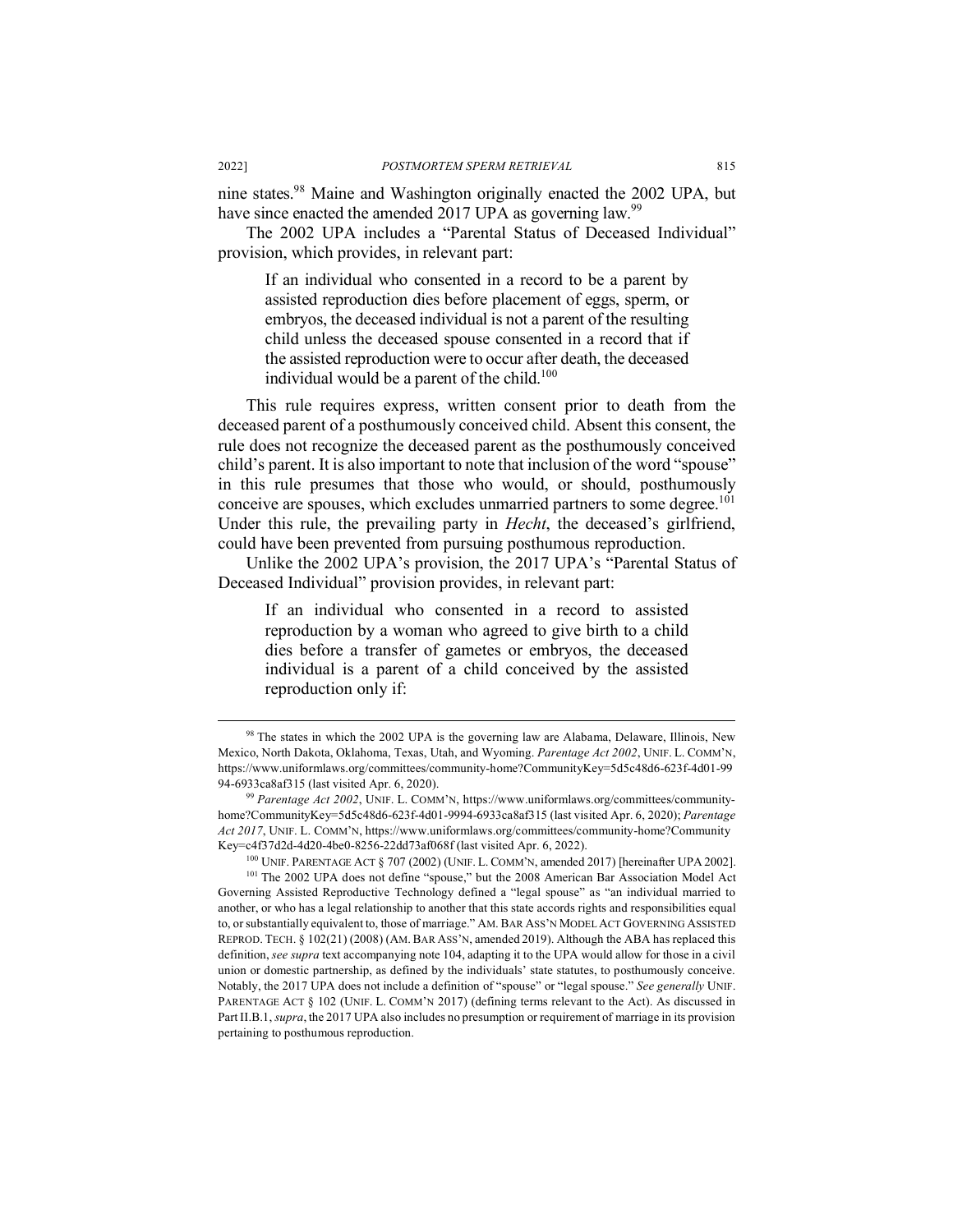(1) either:

(A) the individual consented in a record that if assisted reproduction were to occur after the death of the individual, the individual would be a parent of the child; or

(B) the individual's intent to be a parent of a child conceived by assisted reproduction after the individual's death is established by clear-and-convincing evidence; and

(2) either:

(A) the embryo is in utero not later than [36] months after the individual's death; or

(B) the child is born not later than [45] months after the individual's death $102$ 

This rule indicates a preference for the deceased's express, written consent to posthumous reproduction to establish parentage, but it provides a secondary route, as well. A surviving parent seeking to establish a posthumously conceived child's parentage can also succeed by providing "clear-and-convincing evidence"<sup>103</sup> of the deceased parent's intent if, and only if, the child was gestating or born within the appropriate time period following the deceased parent's death. This rule also eliminates any mention or requirement of a marriage prior to the deceased parent's death and the posthumously conceived child's birth. As a result, the revised rule keeps with the seminal holding in *Hecht*, without sacrificing its focus on the deceased parent's intent and consent to posthumous reproduction. The "clear-and-convincing" evidence standard in this context is vague, but its inclusion, in conjunction with the temporal restraints, appears to be an attempt to balance the governmental and personal interests implicated by posthumous reproduction.

## 3. *The ABA Model Act Governing Assisted Reproduction*

In January 2019, the American Bar Association (ABA) adopted the ABA Model Act Governing Assisted Reproduction to replace its 2008 Model Act Governing Assisted Reproductive Technology.<sup>104</sup> The Act is meant to provide a readily adaptable regulatory framework for states to enact.<sup>105</sup> The Model Act includes a provision titled "Parental Status of Deceased Individual," which provides, in relevant part:

<sup>&</sup>lt;sup>102</sup> UNIF. PARENTAGE ACT § 708(b) (UNIF. L. COMM'N 2017).<br><sup>103</sup> *Id.* § 708(b)(1)(B). The 2017 UPA does not include a definition of "clear-and-convincing evidence." *See generally id.* § 102 (defining terms relevant to the Act).

<sup>104</sup> AM. BAR ASS'N MODEL ACT GOVERNING ASSISTED REPROD. (AM. BAR ASS'N 2019), https://www.americanbar.org/content/dam/aba/administrative/family\_law/committees/art/resolution-111.pdf [hereinafter MODEL ACT].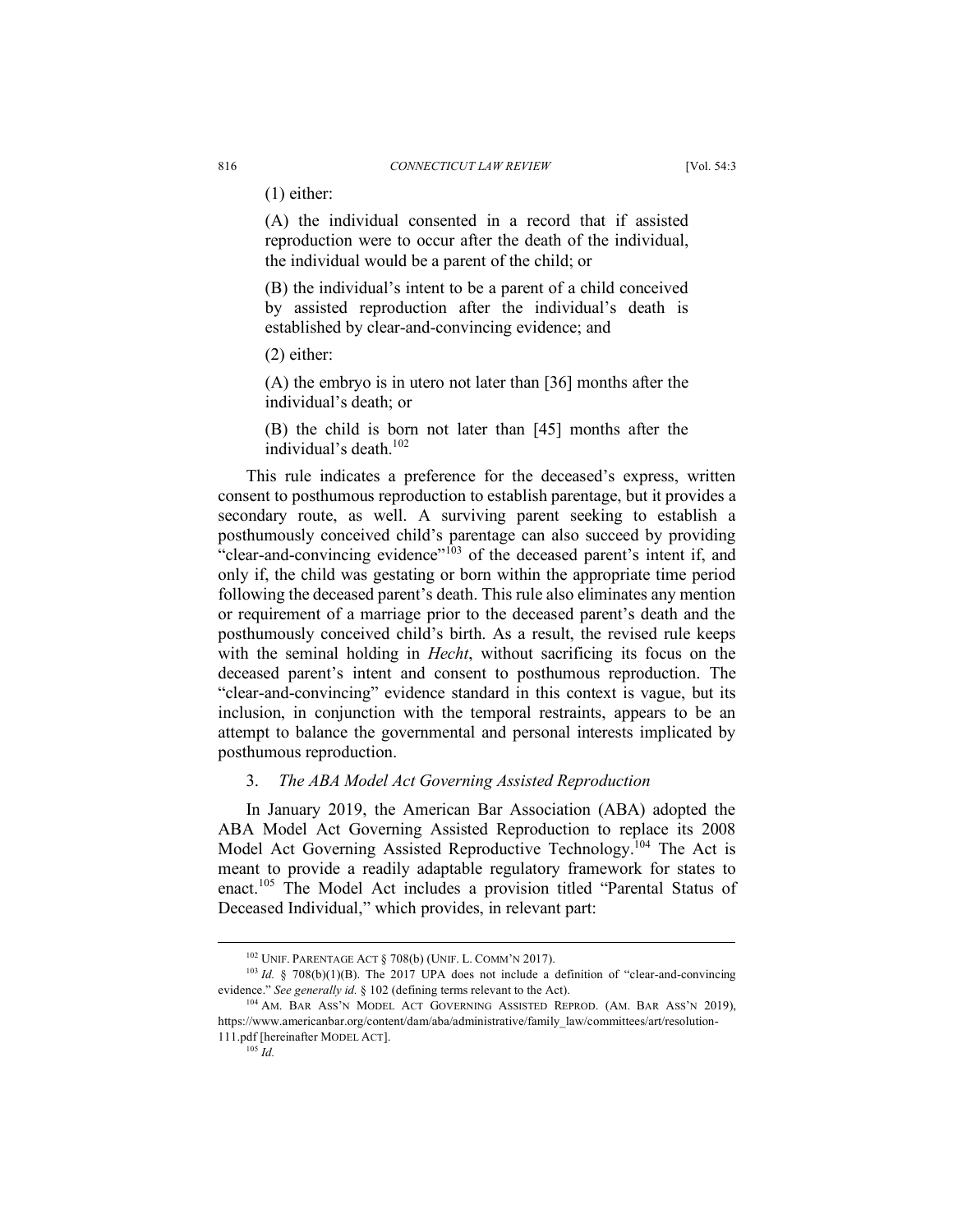Except as otherwise provided in the enacting jurisdiction's probate code, if an individual who consented in a Record to be a Parent by Assisted Reproduction dies before an insemination or Embryo Transfer, the deceased individual is not a Parent of the resulting Child unless the deceased spouse consented in a Record that if Assisted Reproduction were to occur after death, the deceased individual would be a Parent of the Child.<sup>106</sup>

This rule essentially codifies the Supreme Court's holding in *Astrue v. Capato ex rel. B.N.C*, leaving it to the states to decide the parentage<sup>107</sup> and inheritance<sup>108</sup> rights of posthumously conceived children.<sup>109</sup> with the default being that parentage and inheritance are denied. Like the 2002 and 2017 UPA, the Model Act requires a clear expression of the deceased's intent and consent to posthumous reproduction. However, although it was drafted after the 2017 UPA eliminated language requiring marriage in order for a surviving parent to establish the deceased parent's parentage of a posthumously conceived child, the 2019 Model Act retains language indicating that a marriage between the parents is a prerequisite to establishing the deceased parent's parentage.

## 4. *Institutional Guidelines for Posthumous Reproduction*

In the absence of national regulation, and, in many cases, state regulation<sup>110</sup> of posthumous reproduction and PMSR, the medical facilities that manage these technologies have led the charge on their regulation.<sup>111</sup> It is now commonplace for a private facility to enact its own guidelines for posthumous reproduction and PMSR.<sup>112</sup> Medical experts in the field recommend that, in developing guidelines for the practice, facilities are mindful of and strive to balance the interests of the deceased, the requesting party, the resultant child, the physician, and society.<sup>113</sup> Depending on how each individual institution chooses to balance those interests, the resulting guidelines typically fall into one of two categories: the limited-role approach or the family-centered approach.<sup>114</sup>

<sup>106</sup> *Id.* § 607. 107 Astrue v. Capato *ex rel.* B.N.C., 566 U.S. 541, 549–50, 553 (2012).

<sup>108</sup> *Id.*

<sup>109</sup> *Id.* at 559.

<sup>110</sup> *See* Charles P. Kindregan, Jr., *Dead Dads: Thawing an Heir from the Freezer*, 35 WM. MITCHELL L. REV. 433, 441 (2009) ("Most states have no statutes dealing expressly with posthumous reproduction."). 111 *See generally Postmortem Sperm Retrieval (PMSR)*, *supra* note 5 (outlining the considerations

made and requirements that must be met by the requesting party for the facility to perform PMSR).

<sup>112</sup> Zinkel et al., *supra* note 3, at 406.

<sup>113</sup> Frances R. Batzer, Joshua M. Hurwitz & Arthur Caplan, *Postmortem Parenthood and the Need for a Protocol with Posthumous Sperm Procurement*, 79 FERTILITY & STERILITY 1263, 1265 (2003).

<sup>114</sup> Zinkel et al., *supra* note 3, at 406.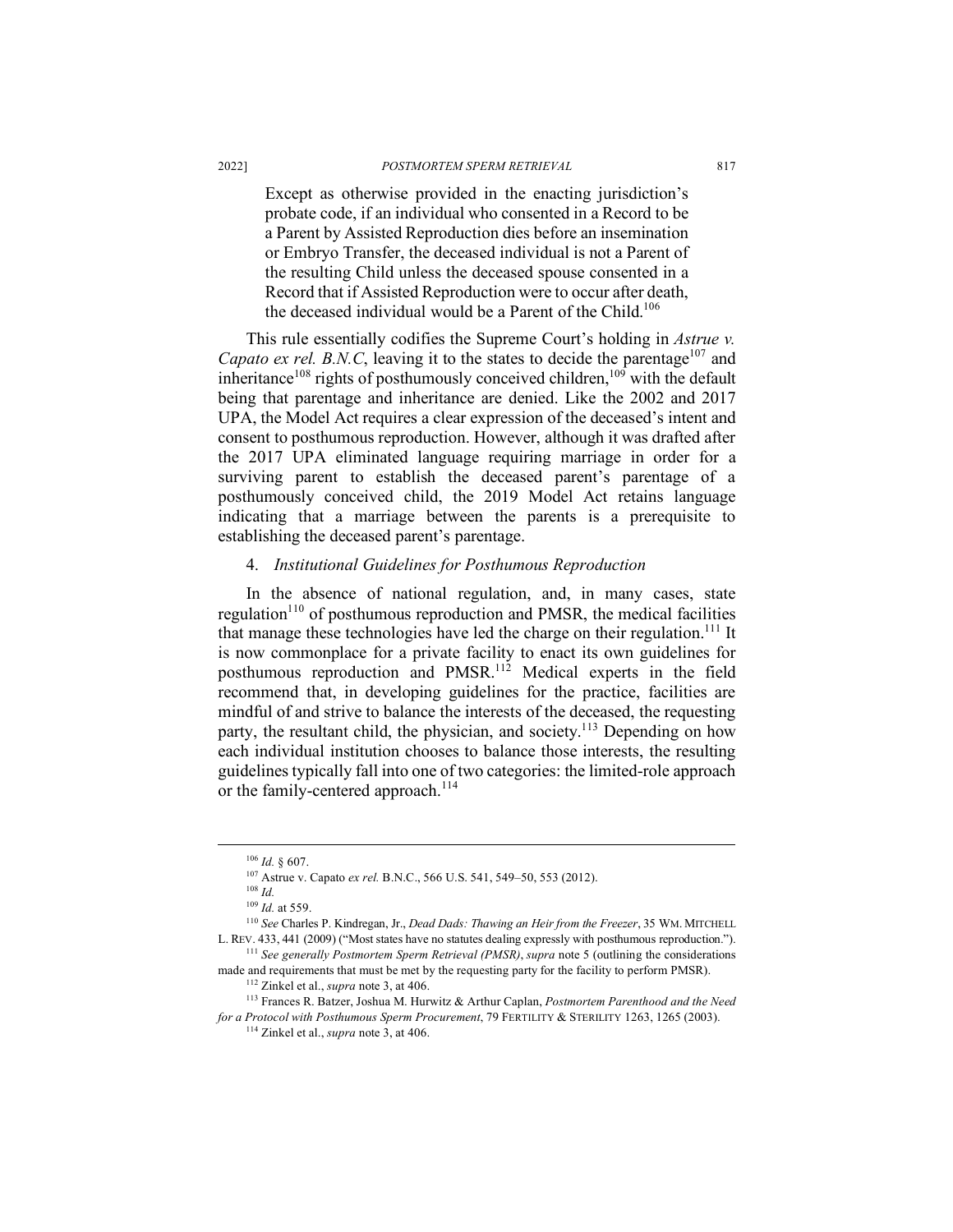In the limited-role approach, the prospective father's pre-mortem written consent to the procedure, and to posthumous reproduction, is required, including an affirmative statement outlining to whom the sperm should be given.<sup>115</sup> In the family-centered approach, the requesting party may substitute their judgment in the absence of the deceased's written consent.116 However, the requesting party must undergo psychological counseling for a period of time to evaluate whether posthumous reproduction is the best choice for them before they are permitted to use the sperm.<sup>117</sup> Exact guidelines vary among each institution but will typically fall into one of these approaches.

One institution that adheres to a limited-role approach characterizes the hallmarks of its guidelines as "evidence of intended paternity for the deceased man, . . . next of kin . . . consent (ie [sic] only the wife can give consent for PMSR),  $\ldots$  the death was sudden $[.\ ]$ ,  $\ldots$  and consent to a 1-year waiting period for bereavement and assessment of recipient."<sup>118</sup> Weill Cornell Medicine, within New York-Presbyterian Hospital, is another institution that has adopted limited-role guidelines to dictate its use of PMSR.<sup>119</sup> The facility "only considers requests for sperm retrieval from the decedent's wife," excluding all others.<sup>120</sup> Weill Cornell's guidelines provide that "[t]he wife should be the primary provider of the deceased's intentions to procreate and . . . the only person for whom the sperm could be used for procreation."<sup>121</sup> The facility also limits PMSR to cases in which it is requested "within 24 hours of death" and encourages the requesting party to take at least one year to consider whether they truly want to procreate using the posthumously retrieved sperm.<sup>122</sup> At the time of this writing, there appear to be no publicly available PMSR institutional guidelines that take a family-centered approach. This could be explained by the family-centered approach's patient-focused philosophy, a hesitancy to use an approach that contradicts the principles behind existing regulation, or a confirmation that the family-centered approach has been adopted by a minority of institutions.

 <sup>115</sup> *Id.*

<sup>116</sup> *Id.*

<sup>117</sup> *Id.*

<sup>118</sup> Jennifer A. Tash et al., *Postmortem Sperm Retrieval: The Effect of Instituting Guidelines*, 170 J.

<sup>&</sup>lt;sup>119</sup> See generally Postmortem Sperm Retrieval (PMSR), supra note 5 (setting out requirements for the use of PMSR, including affirmative, written consent).<br> $^{120}$  *Id.* 

<sup>121</sup> *Id.*

<sup>122</sup> *Id.*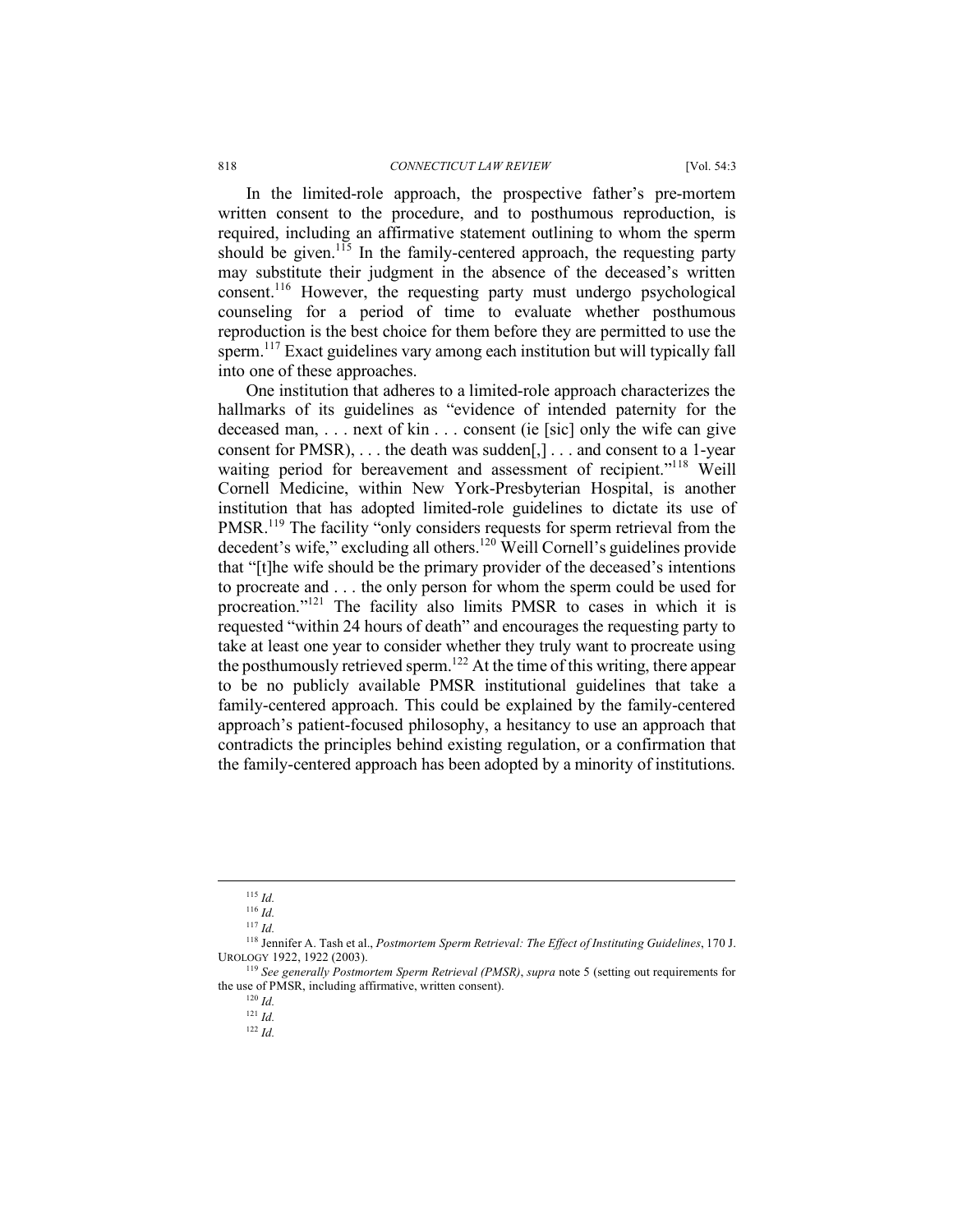## III. CONSTITUTIONAL ANALYSIS OF THE EXISTING FRAMEWORK

## A. *Constitutional Questions Arising from Current Posthumous Reproduction Regulation*

The existing regulatory framework governing posthumous reproduction and PMSR has resolved certain issues, including whether sperm constitutes property and what interests the provider and the intended recipient of sperm have in its disposition.<sup>123</sup> However, the existing regulatory framework leaves unanswered several vital questions concerning the constitutional rights of those who seek to use posthumous reproduction and PMSR. For instance, is there a constitutional right to conceive via ART and, more specifically, through posthumously gathered sperm? Considering that the judicial decisions relating to these technologies rely heavily on the constitutional right to privacy in reproduction and reproductive decision-making, this Note argues that the constitutional right extends to reproduction via ART and posthumous reproduction. Assuming that there is a constitutional right to procreate through ART and its available forms, including posthumous reproduction and PMSR, does that right depend on one's marital status? In some states, yes.<sup>124</sup> Furthermore, does a posthumously conceived child have the same right to inherit and receive benefits from its deceased father as a child born before their father's death? In many states, no.<sup>125</sup> Justifying the dissimilar rights afforded to unmarried versus married persons and posthumously conceived versus non-posthumously conceived children in ART-centered disputes is an arduous task. It appears that neither the judicial branch nor the legislative branch of government is interested in attempting to settle the rule of law or in establishing a comprehensive regulatory framework in this area. It is likely that, because of this governmental inertia, individuals seeking posthumous reproduction or PMSR—and the children who are the result of those technologies—will find that their rights are determined according to their, or their parents', marital status.

 <sup>123</sup> *See* Davis v. Davis, 842 S.W.2d 588, <sup>597</sup> (Tenn. 1992) (finding un-implanted embryos are neither human beings nor movable property "but occupy an interim category that entitles them to special respect because of their potential for human life"); Hecht v. Superior Ct., 20 Cal. Rptr. 2d 275, 283 (Cal. Ct. App. 1993) (adopting the *Davis* court's finding because "the value of sperm lies in its potential to create a child").

<sup>&</sup>lt;sup>124</sup> *See supra* note 98 (listing the states that have adopted the 2002 UPA, which effectively prohibits unmarried persons who do not meet the requirements of their state's definition of civil union or domestic partnership from pursuing posthumous reproduction).<br><sup>125</sup> *See generally* discussion *supra* Part I (asserting that "states' intestacy laws are, by and large,

either lacking any mention of, or do not grant any affirmative rights to, posthumously conceived children").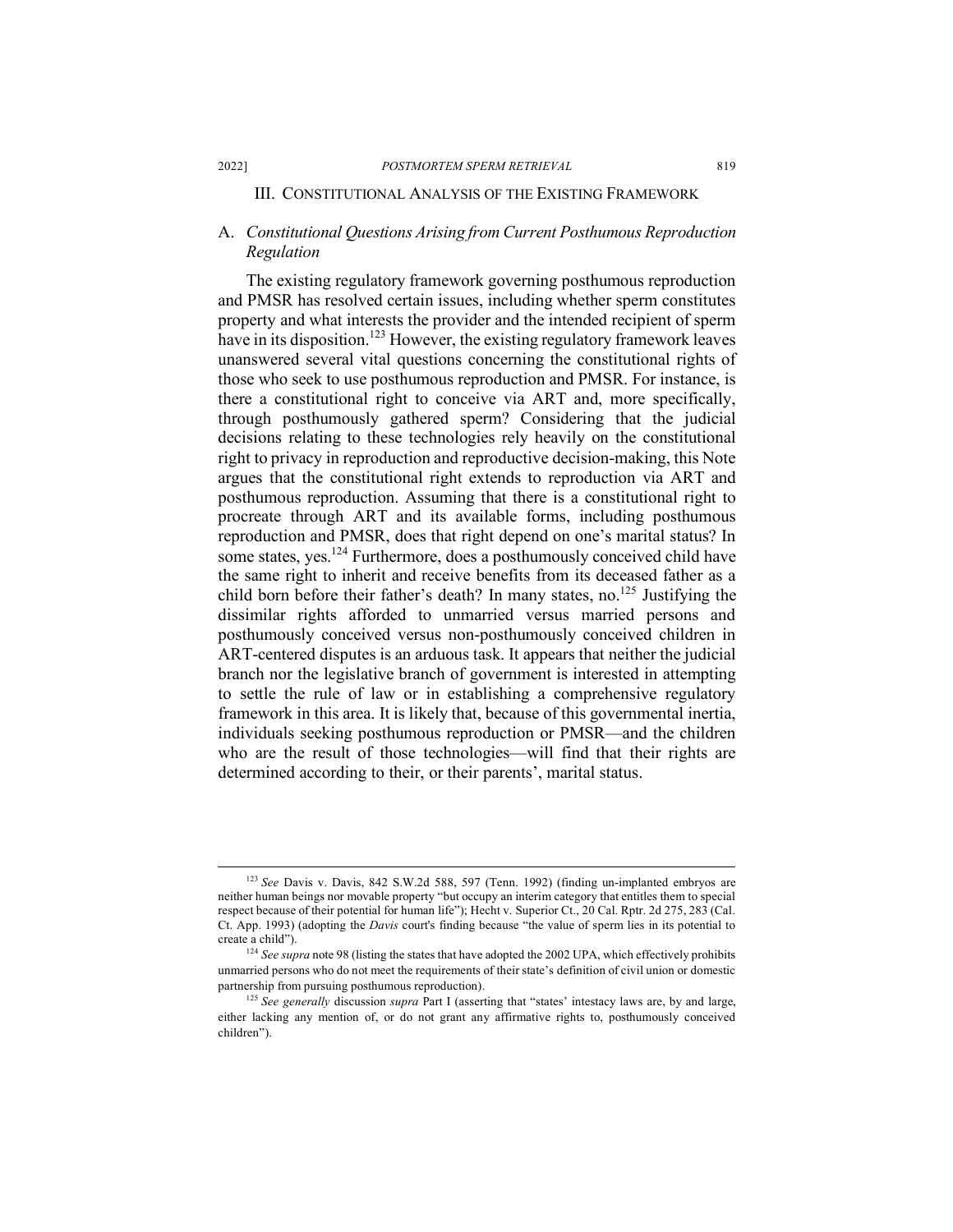- B. *Constitutional Framework for Evaluating Regulation of Posthumous Reproduction*
	- 1. Skinner v. Oklahoma

The constitutional right to procreate was established in 1942 in *Skinner v. Oklahoma*, <sup>126</sup> in which the Supreme Court departed from the precedent set in its 1927 decision in *Buck v. Bell*, which permitted the sterilization of a cognitively impaired eighteen-year-old woman to "promote" "her welfare and that of society."127 Oklahoma's Attorney General intended to sterilize Skinner pursuant to his status as a "habitual criminal" under Oklahoma's Habitual Criminal Sterilization Act.<sup>128</sup> The Court was in agreement that the statute at issue implicated one's personal and protected liberties.<sup>129</sup> Justice Douglas, writing for the majority, began the opinion, "Oklahoma deprives certain individuals of a right which is basic to the perpetuation of a race—the right to have offspring."130 The Court held that Oklahoma's statute was violative of the Fourteenth Amendment's Equal Protection Clause because of its inherent "inequalities."131 Certain felonies were exempt from the "moral turpitude" classification underlying the definition of "habitual criminals."132 For instance, larceny was considered to involve moral turpitude while embezzlement was not, thus subjecting perpetrators of larceny to sterilization under the statute but sparing embezzlers.<sup>133</sup> Essentially, the classifications made by the Oklahoma statute had no rhyme or reason behind them. The Court emphasized that classifications made by laws implicating one's right to procreate should be subject to strict scrutiny review.134

2. Griswold v. Connecticut

The constitutional right to privacy in making procreative decisions *within one's marriage* was established in 1965 by the Supreme Court in

 <sup>126</sup> Skinner v. Oklahoma *ex rel.* Williamson, 316 U.S. 535, 538 (1942) (holding that Oklahoma's sterilization statute was unconstitutional because of "its failure to meet the requirements of the equal protection clause of the Fourteenth Amendment").<br><sup>127</sup> 274 U.S. 200, 207 (1927).<br><sup>128</sup> *Skinner*, 316 U.S. at 536. The statute defined "habitual criminal" as someone with at least two

past convictions for crimes "amounting to felonies involving moral turpitude" who is then convicted of another such felony in Oklahoma and sentenced to imprisonment in the state. *Id.* (citing OKLA. STAT. tit. 57, § 173 (1935)).

 $129$  *Id.* at 541 ("We are dealing here with legislation which involves one of the basic civil rights of man.").

 $\frac{130}{131}$  *Id.* at 536.

<sup>&</sup>lt;sup>132</sup> *Id.* at 541.<br><sup>133</sup> *Id.* at 538–39 ("A clerk who appropriates over \$20 from his employer's till and a stranger who steals the same amount are thus both guilty of felonies. If the latter ... is convicted three times, he may be sterilized. But the clerk is not subject to the pains and penalties of the Act ....") (citation omitted).

<sup>&</sup>lt;sup>134</sup> See id. at 541 (noting that strict scrutiny review of sterilization laws' classifications is "essential").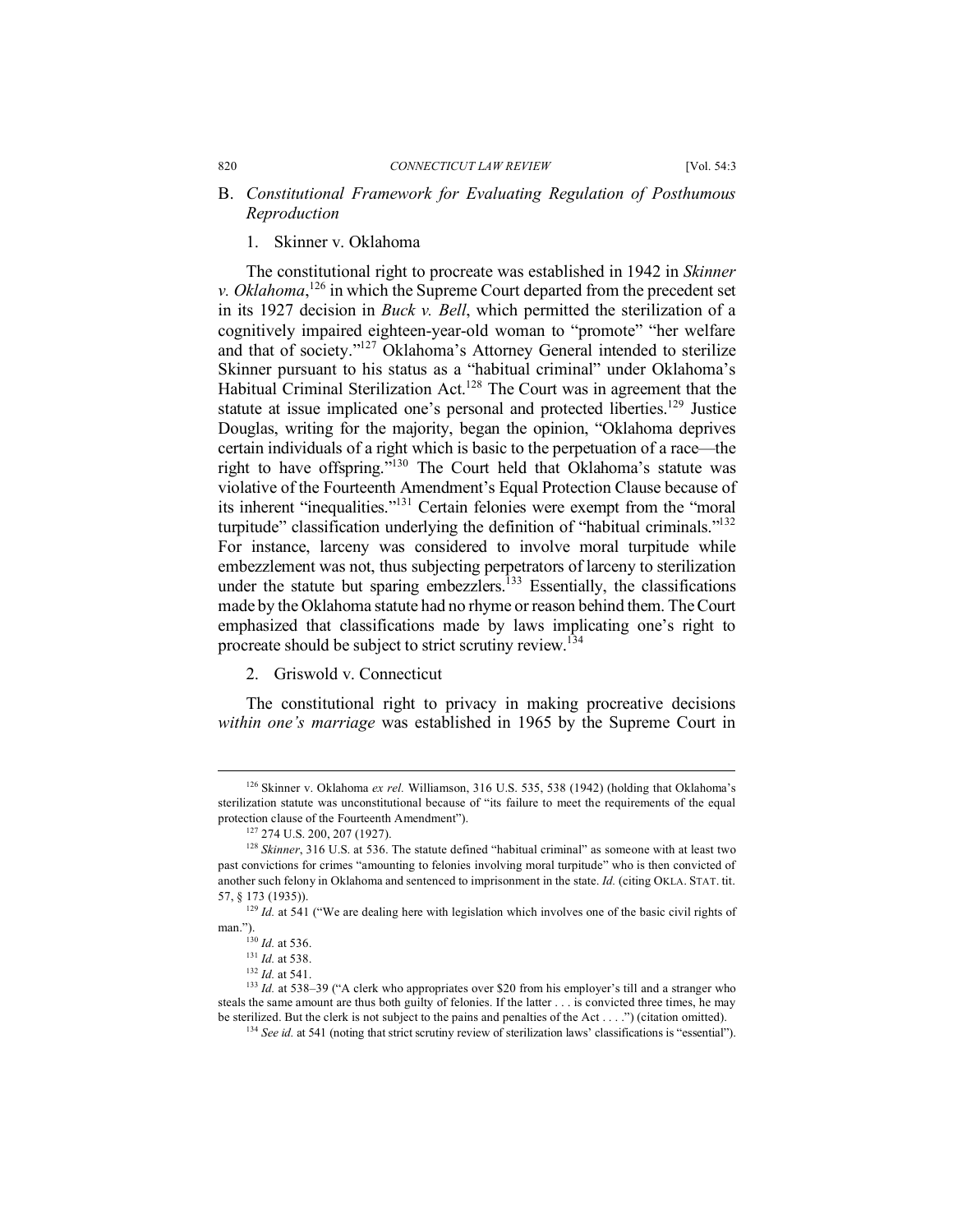*Griswold v. Connecticut*. <sup>135</sup> Connecticut statutes at the time provided that "[a]ny person who uses any drug, medicinal article or instrument for the purpose of preventing conception shall be fined . . . or imprisoned . . . or be both fined and imprisoned" and that "[a]ny person who assists, abets, counsels, causes, hires or commands another to commit any offense may be prosecuted and punished as if he were the principal offender."<sup>136</sup> The appellants, a gynecologist and a Planned Parenthood administrator, were arrested and convicted of violating the statutes because they had given medical advice on contraception and provided contraceptive devices to married women.<sup>137</sup> The Court concluded that the appellants had standing to "raise the constitutional rights of the married people with whom they had a professional relationship."138 The Court went on to discuss what it called "peripheral rights," as opposed to "specific rights."<sup>139</sup> "[S]pecific rights" are those that are explicitly outlined in the Constitution, such as the freedom of speech.<sup>140</sup> "[P]eripheral rights" are those that can be inferred from, or implied by, specific rights.<sup>141</sup> The Court posited that this amalgam of specific and peripheral rights forming the Constitution implies that "specific guarantees in the Bill of Rights have penumbras, formed by emanations from those guarantees that help give them life and substance," and that some of these guarantees, taken together, "create zones of privacy."142 The Court concluded that those zones of privacy create a "right to privacy, no less important than any other right carefully and particularly reserved to the people," which encompasses the procreative decision-making of a married couple.<sup>143</sup> According to the Court, upholding the Connecticut statute and denying contraceptives to married persons would be "repulsive," akin to permitting police searches of "marital bedrooms for telltale signs of the use of contraceptives."144

3. Eisenstadt v. Baird

In 1972, the Supreme Court in *Eisenstadt v. Baird* extended its holding in *Griswold*, establishing the right of unmarried persons to use contraceptives and, more broadly, establishing that the right to privacy

 <sup>135</sup> 381 U.S. 479, 484–86 (1965) (referring to privacy within one's marriage as a right "older than the Bill of Rights—older than our political parties, older than our school system"). 136 *Id.* at 480 (quoting CONN. GEN. STAT. §§ 53-32, 54-196 (1958)).

 $^{137}$  *Id.*<br> $^{138}$  *Id.* at 481.

<sup>&</sup>lt;sup>139</sup> *Id.* at 482–83 ("Without those peripheral rights the specific rights would be less secure."). <sup>140</sup> *Id.*

<sup>&</sup>lt;sup>141</sup> *Id.* (noting that established rights such as "[t]he right to educate a child in a school of the parents' choice" and "the right to study any particular subject or any foreign language" are not expressly written into the Constitution, but it has nevertheless been "construed to include certain of those rights").<br> $^{142}$  *Id.* at 484.

<sup>&</sup>lt;sup>143</sup> *Id.* at 485 (quoting Mapp v. Ohio, 367 U.S. 643, 656 (1961)). <sup>144</sup> *Id.* at 485–86.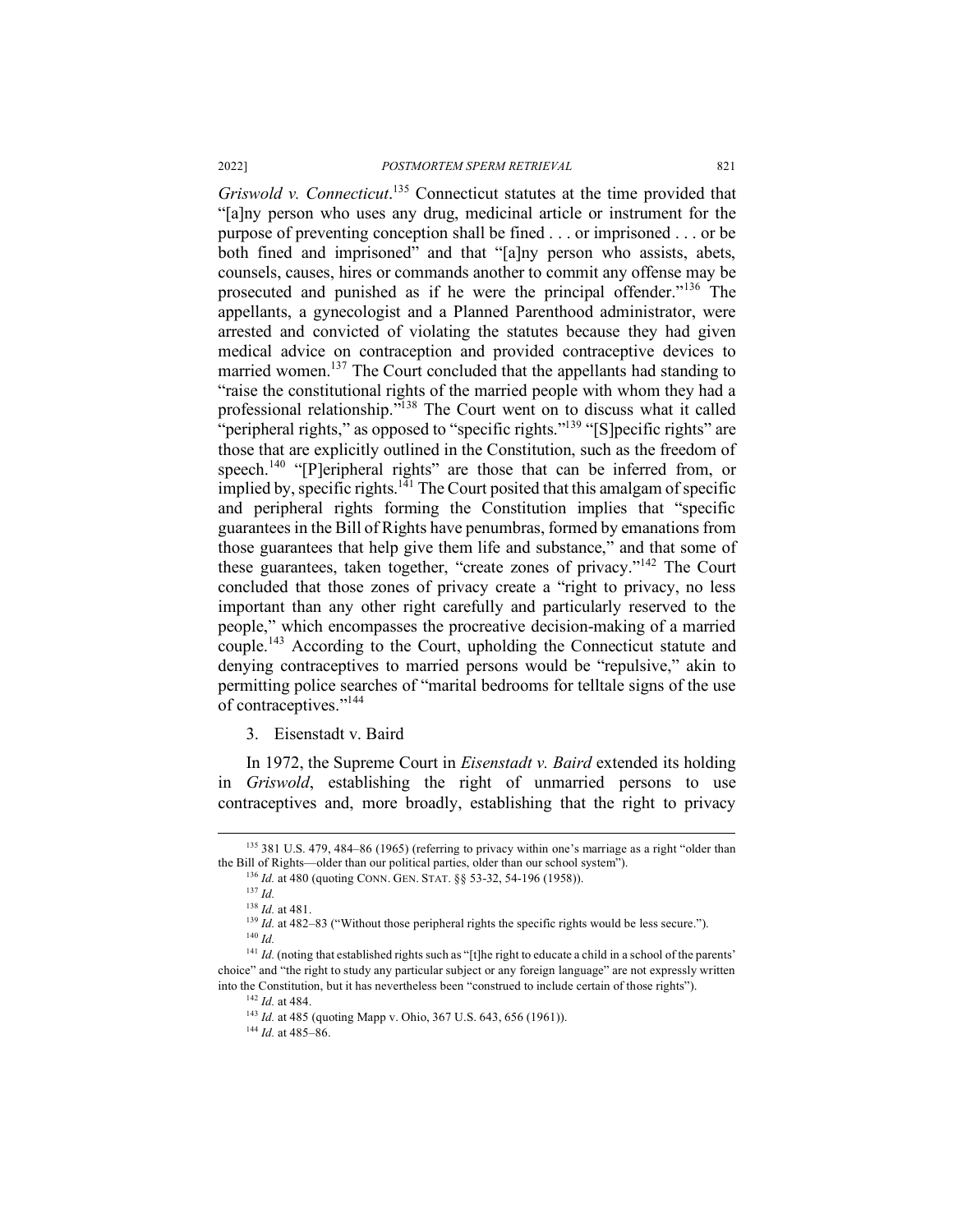belongs to all individuals regardless of marital status.<sup>145</sup> Baird, a reproductive rights activist of sorts, provided a contraceptive device to a young woman while lecturing at a college.<sup>146</sup> He was subsequently convicted under a Massachusetts statute making it a felony to provide contraception to unmarried persons.<sup>147</sup>

The Court held that the Massachusetts statute violated the Fourteenth Amendment's Equal Protection Clause because it denied contraception to single persons without a compelling explanation for "the different treatment accorded married and unmarried persons."148 The Court reasoned that, if the procreative decisions of married persons cannot be infringed upon, neither can those of single persons, since a married couple is not a like-minded unit but "an association of two individuals each with a separate intellectual and emotional makeup."149 Justice Brennan, writing for the majority, explained that, "[i]f the right of privacy means anything, it is the right of the *individual*, married or single, to be free from unwarranted governmental intrusion into matters so fundamentally affecting a person as the decision whether to bear or beget a child."150 In essence, *Eisenstadt* stands for the principle that one's right to make his or her own reproductive decisions is not subject to arbitrary classifications and is essential to individual freedom.

4. Carey v. Population Services International

While *Eisenstadt* established the right to make one's own procreative decisions without government intrusion, the Supreme Court clarified the types of decisions that are protected in *Carey v. Population Services International*. <sup>151</sup> *Carey* came before the Court after a corporation that sold mail-order contraceptives was advised that its failure to comply with a New York statute—criminalizing the advertising of contraceptives, the sale of contraceptives to anyone under the age of sixteen, and the distribution of contraceptives to anyone over the age of sixteen by anyone other than a licensed pharmacist—would subject it to legal action.<sup>152</sup> The company, Population Services International, challenged the New York statute as an unconstitutional intrusion into its customers' right to privacy.<sup>153</sup> The Court agreed with Population Services International, holding that, "where a decision . . . to bear or beget a child is involved, regulations imposing a

<sup>&</sup>lt;sup>145</sup> 405 U.S. 438, 443, 453 (1972).<br><sup>146</sup> *Id.* at 440, 445 ("The very point of Baird's giving away the vaginal foam was to challenge the Massachusetts statute that limited access to contraceptives.").

<sup>147</sup> *Id.* at 440–41.

<sup>148</sup> *Id.* at 447.

<sup>149</sup> *Id.* at 453. 150 *Id.*

<sup>151</sup> 431 U.S. 678, 684–85 (1977).

<sup>152</sup> *Id.* at 681–83.

<sup>153</sup> *Id.* at 683–84.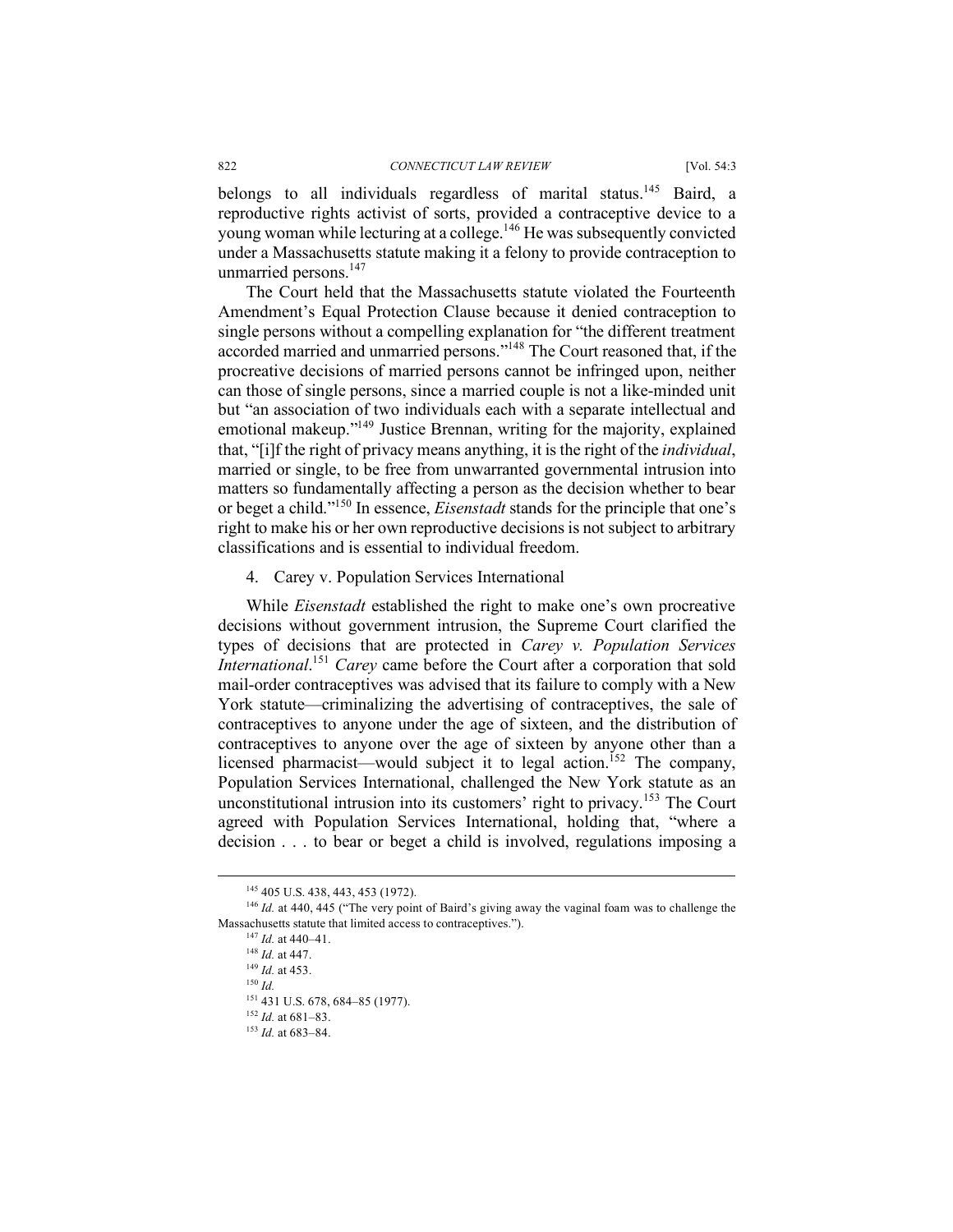burden on it may be justified only by compelling state interests, and must be narrowly drawn to express only those interests."<sup>154</sup> The New York statute did not meet those requirements.<sup>155</sup> Justice Brennan, writing for the majority, reflected on the Court's prior jurisprudence concerning the right to privacy:

Th[e] right of personal privacy includes "the interest in independence in making certain kinds of important decisions." While the outer limits of this aspect of privacy have not been marked by the Court, it is clear that among the decisions that an individual may make without unjustified government interference are personal decisions "relating to marriage, procreation, contraception, family relationships, and child rearing and education." The decision whether or not to beget or bear a child is at the very heart of this cluster of constitutionally protected choices. That decision holds a particularly important place in the history of the right of privacy  $\dots$ .<sup>156</sup>

In *Skinner*, the Court placed the right to procreate among "the basic civil rights of man" and concluded that classifications which infringe on an individual's right to procreate are subject to strict scrutiny review.<sup>157</sup> In *Griswold*, *Eisenstadt*, and *Carey*, the Court protected the individual's right to make decisions that would *prevent* their own procreation via available technology.158 This Note argues that this right also applies in the alternative—protecting the individual's right to make decisions that would *promote* their own procreation via available technology—though the Court has not yet affirmatively stated such a proposition. In particular, the *Carey* Court's inclusion of "procreation," "family relationships," and "child rearing" as "decisions that an individual may make without unjustified government interference"<sup>159</sup> indicates that one's choice to conceive and bear a child with the help of advancements in the field of ART is protected from governmental intrusion, absent a narrowly tailored mandate that furthers a compelling state interest.

<sup>&</sup>lt;sup>154</sup> *Id.* at 686.<br><sup>155</sup> *Id.* at 678–79, 681–82, 684–86, 690.

<sup>&</sup>lt;sup>156</sup> *Id.* at 684–85 (citations omitted) (first quoting Whalen v. Roe, 429 U.S. 589, 599–600 (1977); then quoting Roe v. Wade, 410 U.S. 113, 152–53 (1973)).

<sup>157</sup> Skinner v. Oklahoma *ex rel.* Williamson, 316 U.S. 535, 541 (1942).

<sup>158</sup> Griswold v. Connecticut, 381 U.S. 479, 485 (1965); Eisenstadt v. Baird, 405 U.S. 438, 453 (1972); *Carey*, 431 U.S. at 684–85.

<sup>159</sup> *Carey*, 431 U.S. at 684–85.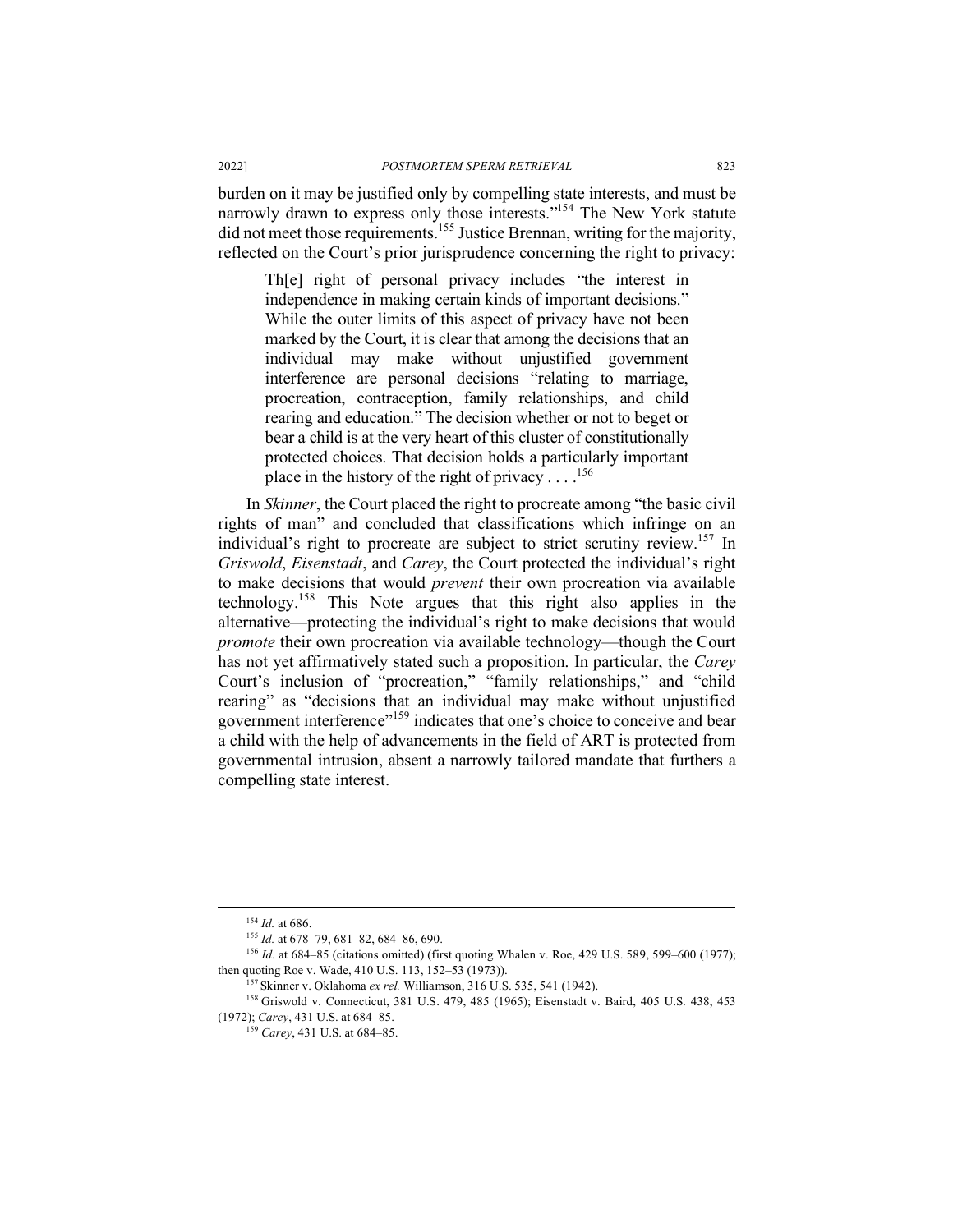824 *CONNECTICUT LAW REVIEW* [Vol. 54:3

## C. *An Affirmative Right to Non-Discriminatory Regulation of Posthumous Reproduction and PMSR*

The holdings of the constitutional right to privacy cases—*Skinner*, *Griswold*, *Eisenstadt*, and *Carey*—together with the holdings of the seminal American ART and posthumous reproduction cases—*Davis* and *Hecht*—establish an individual's right to use ART, including methods of posthumous reproduction, to conceive and bear a child. To put it in the terms of the *Griswold* Court, the right to procreate is a "specific right[]," while the rights to use ART in general, to pursue posthumous reproduction, and to pursue PMSR are "peripheral rights."<sup>160</sup> Justice Douglas's sentiment in *Griswold* is just as relevant here: "Without those peripheral rights[,] the specific rights would be less secure."<sup>161</sup> The reticence of American courts and legislatures to affirmatively establish the peripheral rights pertaining to ART is already actively harming certain individuals' right to procreate, particularly unmarried individuals.

Publicly available institutional guidelines governing medical facilities that provide posthumous reproduction services and perform PMSR expressly, or impliedly, exclude unmarried individuals from taking advantage of those technologies.<sup>162</sup> Without national or state regulation governing when it is appropriate to grant requests for PMSR, unmarried persons will become increasingly prohibited from pursuing it if current trends continue. Statutes in nine states governing parentage determinations effectively disinherit posthumously conceived children whose parents were not married.163 Worse still is that most states have not enacted any statutory framework that contemplates posthumous reproduction, PMSR, or the rights of posthumously conceived children.<sup>164</sup>

These restrictions on the right of unmarried individuals to posthumously reproduce and the ill effects they have on posthumously conceived children constitute an unacceptable infringement on the constitutional right of unmarried partners to carry out their procreative plans. Taken together, *Skinner*, *Griswold*, *Eisenstadt*, and *Carey* recognize that the rights to procreate and to make decisions regarding one's procreation are fundamental rights upon which governmental intrusion should be subject to strict scrutiny review. To limit these rights, the government must show that its legislation is narrowly tailored to further a compelling state interest. While there may be some

<sup>160</sup> *Griswold*, 381 U.S. at 482–83. 161 *Id.*

<sup>162</sup> *See, e.g.*, *Postmortem Sperm Retrieval (PMSR), supra* note 5 (outlining the considerations made and requirements that must be met by the requesting party for the facility to perform PMSR); Tash et al., *supra* note 118, at 1922–23 (describing the facility's primary considerations in developing its guidelines). 163 *See supra* notes 98–101 and accompanying text (discussing the exclusionary effect of the 2002

UPA's "spouse" requirement). 164 Kindregan, Jr., *supra* note 110.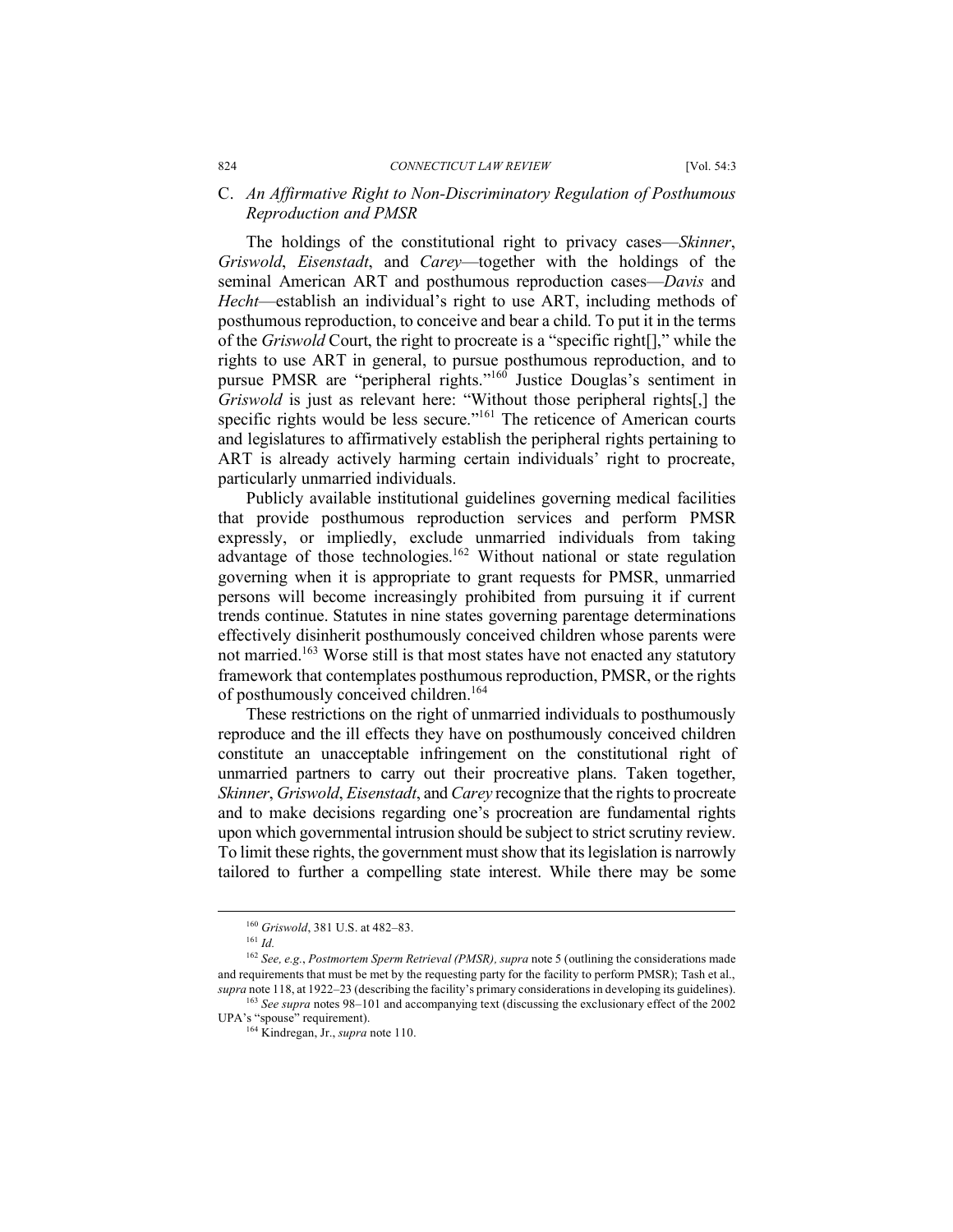compelling state interests in limiting the occurrence of posthumous reproduction and PMSR through legislation—such as serving judicial economy, closing estates in a timely manner, and respecting the sanctity, and permanency, of death<sup>165</sup>—distinguishing on the basis of marital status is neither the most narrowly tailored nor the best suited approach to furthering those interests.

The most important consideration in ART cases is the intention and affirmative consent of the progenitor to participate in any ART-related procedure or process.<sup>166</sup> Institutional guidelines, state statutes, and model codes alike emphasize the necessity of determining whether the deceased would have, or did, affirmatively consent to posthumous reproduction.<sup>167</sup> However, marriage does not, in itself, establish consent, despite the presumption to the contrary inherent in many states' existing regulations.<sup>168</sup> The deceased may have affirmatively consented to or may have had the requisite intent to pursue posthumous reproduction despite being unmarried, as was the case in *Hecht*. <sup>169</sup> In the alternative, there are also scenarios in which the deceased did not consent and did not intend to conceive a posthumously conceived child despite being married to the requesting party.<sup>170</sup> These scenarios demonstrate that marriage is neither necessary nor sufficient to establish consent to posthumous reproduction. While making distinctions based on marital status may appear an attractive, and sometimes effective, shortcut to furthering state interests, it is simply unconstitutional.

Viewing the existing regulatory framework surrounding posthumous reproduction in conjunction with the jurisprudence establishing the right to privacy in reproductive decision-making, one can conclude that statutes barring unmarried persons from pursuing posthumous reproduction contradict constitutional precedent. These statutes and practices cannot be considered narrowly tailored enough to further the intended state interests. Moving forward, legislatures and courts must catch up with the times and expressly affirm the rights of individuals, regardless of marital status, to

 <sup>165</sup> *See* Browne C. Lewis, *Dead Men Reproducing: Responding to the Existence of Afterdeath Children*, 16 GEO. MASON L. REV. 403, 444 (2009) (discussing possible state interests in prohibiting certain individuals from pursuing posthumous reproduction). 166 *See generally* discussion, *supra* Part I (outlining the foundational jurisprudence on ART and

posthumous reproduction, including the *Parpalaix*, *Davis*, and *Hecht* cases, which place special importance on the donor's intent and consent).

<sup>167</sup> *Postmortem Sperm Retrieval (PMSR)*, *supra* note 5; MODEL ACT § 607, *supra* note 104; UPA 2017, *supra* note 96; UPA 2002, *supra* note 100; UPC 2010, *supra* note 92; UPC 2019, *supra* note 95.

<sup>&</sup>lt;sup>168</sup> See supra notes 98–101 and accompanying text (discussing the exclusionary effect of the 2002 UPA's "spouse" requirement).

<sup>169</sup> Hecht v. Superior Ct., 20 Cal. Rptr. 2d 275, 276–77 (Cal. Ct. App. 1993).

<sup>170</sup> Kindregan, Jr., *supra* note 110, at 439 n.29 (citing *In re* Estate of Kievernagel, 83 Cal. Rptr. 3d 311, 312–13 (Cal. Ct. App. 2008), "in which a widow sought a court order giving her access to her late husband's cryopreserved sperm," but "the man expressed a desire not to have children" and "executed a form that included an option to dispose of his deposited sperm in the event of his death" where he had written a checkmark)).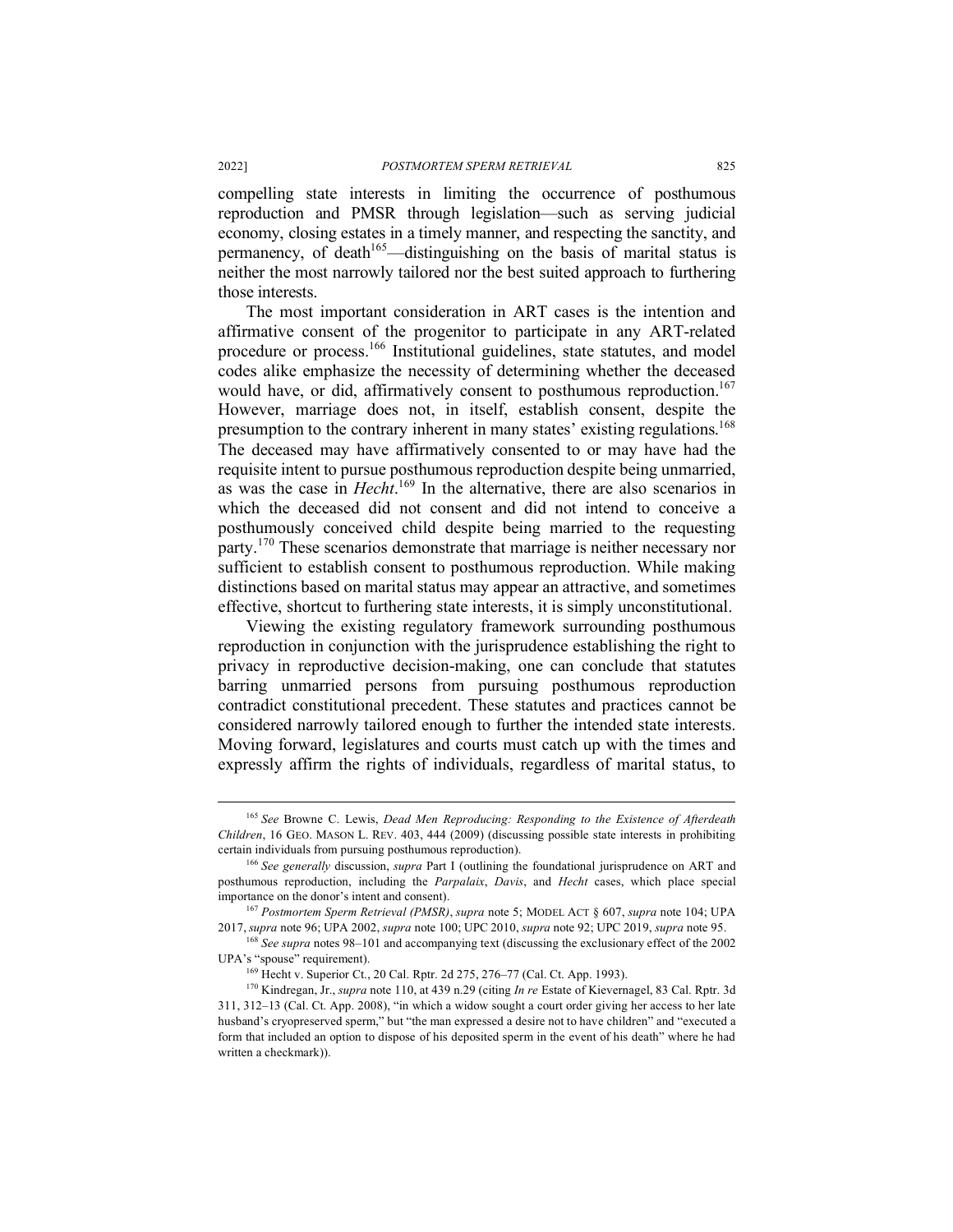procreate through ART and to make procreative decisions, including the decision to pursue posthumous reproduction.

## IV. RECOMMENDATIONS

It is imperative that legislatures and courts continue to balance the state's interests in honoring the wishes of the dead, respecting individuals' procreative intent, and closing estates in a timely manner with individuals' interests in maintaining autonomy in reproductive decision-making, protecting privacy in intimate relationships, and having access to medical technology. It is possible to enact a regulatory framework pertaining to posthumous reproduction and PMSR that coexists with modern conceptions of "partners" and "family" and resists creating discriminatory classifications based on marital status. There is already an effective, non-discriminatory model statute establishing the parentage of posthumously conceived children available for adoption by state or federal government—the 2017 UPA's "Parental Status of Deceased Individual" provision.<sup>171</sup>

The 2017 UPA's rule emphasizes the need for the deceased's express, written consent to posthumous reproduction to establish parentage of the deceased and makes no classifications based on marital status.<sup>172</sup> The model also attempts to balance governmental and individual interests by imposing a "clear-and-convincing[-]evidence" standard in lieu of the deceased's written consent where certain temporal conditions are met.<sup>173</sup> Therefore, states that have adopted the 2002 UPA, which excludes unmarried persons from establishing posthumously conceived children's parentage, can eliminate their discriminatory practices by simply adopting the 2017 UPA. Furthermore, states that have no statutes governing posthumous reproduction and its effects on parentage determinations should also look to adopt the 2017 UPA and the  $2019$  UPC, which function together.<sup>174</sup> States that have enacted statutes specifically pertaining to posthumous reproduction should eliminate suspect classifications based on marital status by ensuring their provisions refer to "individuals," "persons," or "parents," rather than "spouses," "husbands," or "wives."

Likewise, medical facilities that have instituted guidelines for permitting PMSR and assisting in posthumous reproduction should make equivalent edits to their language. Furthermore, institutions should consider adopting a requirement of written, affirmative consent to PMSR and posthumous reproduction from the deceased, *as well as* a requirement that the deceased identify who should receive their sperm. This specificity would eliminate the need to deny unmarried individuals access to posthumous reproduction.

 <sup>171</sup> UPA 2017, *supra* note 96.

<sup>172</sup> *Id.*

<sup>173</sup> *Id.*

<sup>174</sup> *See* UPC 2019, *supra* note 95 ("[P]arentage of an individual conceived by assisted reproduction is determined under . . . [the] Uniform Parentage Act (2017).").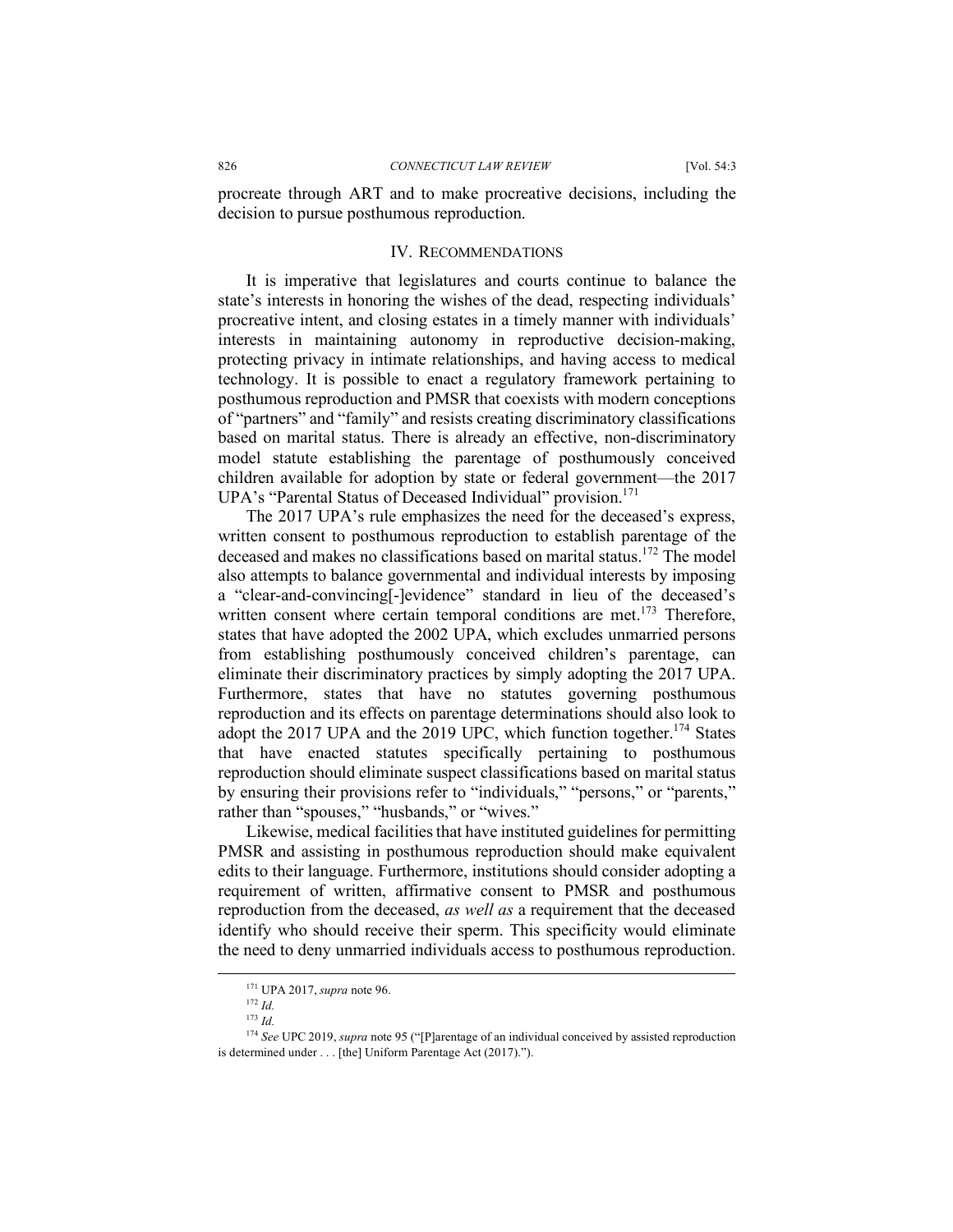If an institution that prefers the family-centered approach did not wish to adopt a requirement of written, affirmative consent, the best practice would be a clear-and-convincing-evidence standard. Under this standard, a marriage between the deceased and the requesting party would constitute one factor of many in the ultimate determination of whether PMSR and posthumous reproduction is appropriate. Other factors to consider could include the length and depth of the relationship between the deceased and the requesting party, testimonials of family members and friends as to the deceased's opinions and intent regarding procreation, and the psychological state of the requesting party.

The Ethics Committee of the ASRM's guidance outlining best practices for posthumous reproduction and PMSR can be especially helpful to medical facilities, courts, and legislative bodies seeking to regulate these technologies. The ASRM emphasizes that no medical facility is "ethically obligated" to assist persons seeking to posthumously reproduce, but that any facility that chooses to do so should institute its own guidelines specifying "circumstances in which they will or will not participate" in the process.<sup>175</sup> The ASRM notes that the main criterion for choosing to perform PMSR in a given case should be whether documented consent to the process by the deceased is available.176 However, the ASRM does not expressly advise against facilitating posthumous reproduction where there is no documentation of the deceased's consent; it only advises against granting such requests that have been initiated by someone other than the deceased's surviving spouse or partner, such as the deceased's parent.<sup>177</sup> The ASRM also stresses the need to allow sufficient time for parties who pursue PMSR and posthumous reproduction to grieve and seek counseling before attempting to conceive with the deceased's gametes.<sup>178</sup> Finally, the ASRM highlights the responsibility of medical facilities and professionals who practice in ART and posthumous reproduction to familiarize themselves with the relevant state laws on the legal status of posthumously conceived children.<sup>179</sup> Medical facilities can then advise individuals seeking to posthumously conceive that they may need an attorney to work with them throughout the process and that there may be harmful repercussions on any child born from their efforts.<sup>180</sup>

Determining who has access to ART, posthumous reproduction, and PMSR based on marital status is not only outdated, but unnecessary in light of the other options available. The recommended approaches could prove more effective in balancing the delicate interests involved in these

<sup>175</sup> Ethics Comm. of the Am. Soc'y for Reprod. Med., *supra* note 20, at 45. 176 *Id.*

<sup>177</sup> *Id.*

<sup>178</sup> *Id.*

<sup>179</sup> *Id.*

<sup>180</sup> *Id.*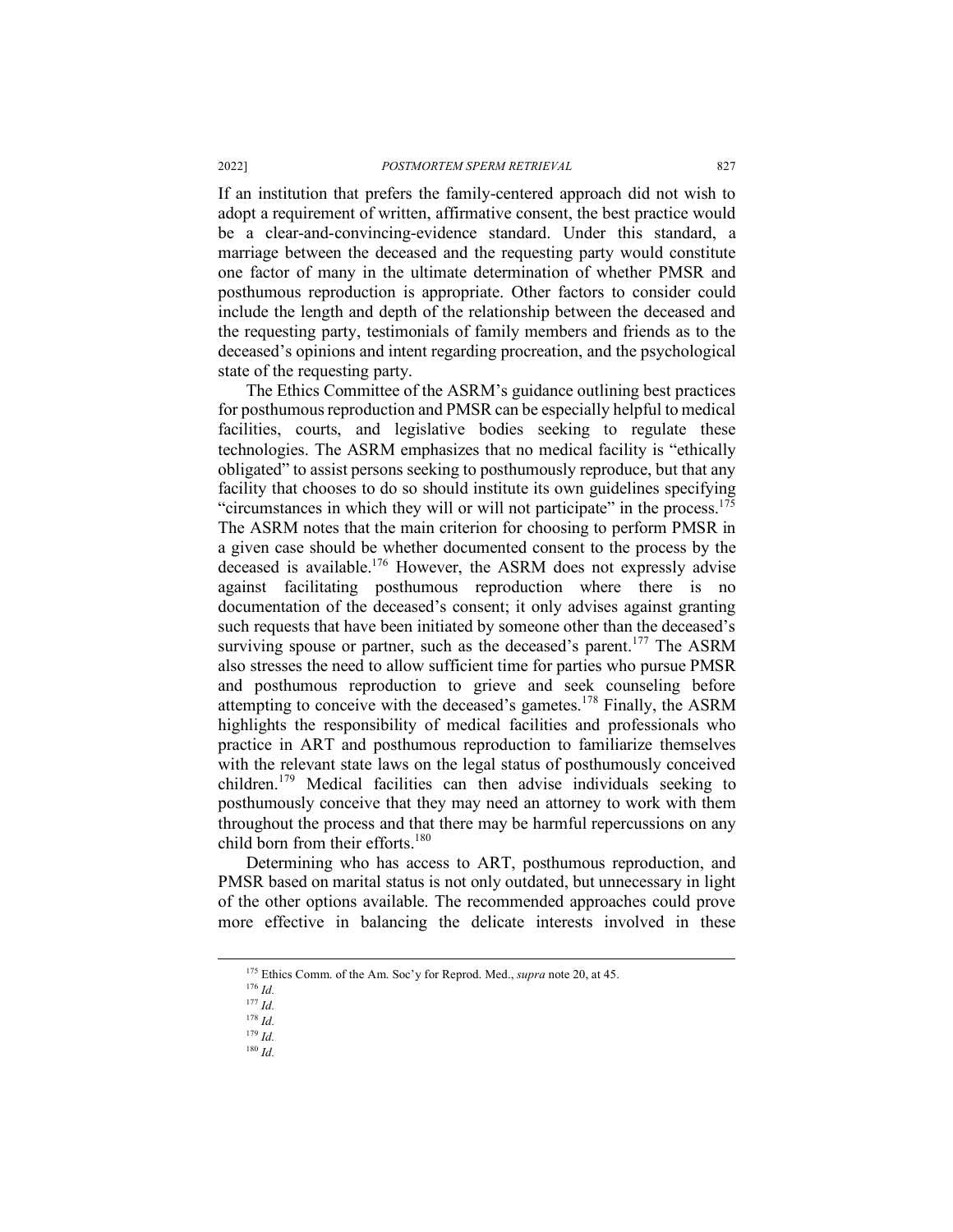considerations. Additionally, implementing these recommendations would require minimal effort, given the lack of existing regulation of posthumous reproduction and PMSR in most of the United States.

### **CONCLUSION**

The Supreme Court has affirmatively established that the right to procreate and the right to make procreative decisions belong to each individual.181 Additionally, lower courts have produced a line of decisions effectively extending constitutional protection of those rights to include the right to use ART.182 If individuals have an affirmative right to make their own procreative decisions, and couples have an affirmative right to privacy in making those decisions as a unit, then a surviving partner should have the right to continue a couple's mutual procreative plan following the other partner's death, regardless of marital status. Individuals who seek to procreate using the sperm of a deceased partner are exercising their constitutional right to make procreative decisions. There is no reason this right should be limited when it comes to the ability to choose with whom to conceive, provided that the chosen gamete-provider's consent is evident. The rights to use ART and to make reproductive decisions were established to protect the personal freedom to make and carry out an individual or couple's procreative plans.<sup>183</sup> Posthumous reproduction and PMSR, as features within the broader field of ART, are becoming an important part of family planning for many partners and spouses.<sup>184</sup> It follows that there is a constitutional right to posthumously reproduce for partners whose procreative plans have been disrupted, whether they are married or unmarried.

The existing regulatory framework governing posthumous reproduction and PMSR is wholly insufficient to grapple with the complex ethical and legal questions involved. With a total absence of national regulation and sparse state regulation, the courts may soon be forced to step up and address these issues as the use of these technologies becomes increasingly commonplace. For whoever develops the next phase of regulation, it is essential that they eliminate classifications controlling who has access to posthumous reproduction and PMSR that discriminate based on marital status in language or in effect. In *Eisenstadt*, Justice Brennan made a point to include the following quote from Justice Jackson's concurrence in *Railway Express Agency v. New York*:

 <sup>181</sup> *See supra* Part III.B (describing the constitutional framework for evaluating regulation of posthumous reproduction).

<sup>&</sup>lt;sup>182</sup> *See supra* Part I.A.2–3 (describing seminal American ART and posthumous reproduction cases).

<sup>&</sup>lt;sup>183</sup> See supra Part III.C (describing an affirmative right to non-discriminatory regulation of posthumous reproduction and PMSR). 184 *See supra* Part I (describing how new forms of reproduction come into conflict with traditional

notions of parenting and family).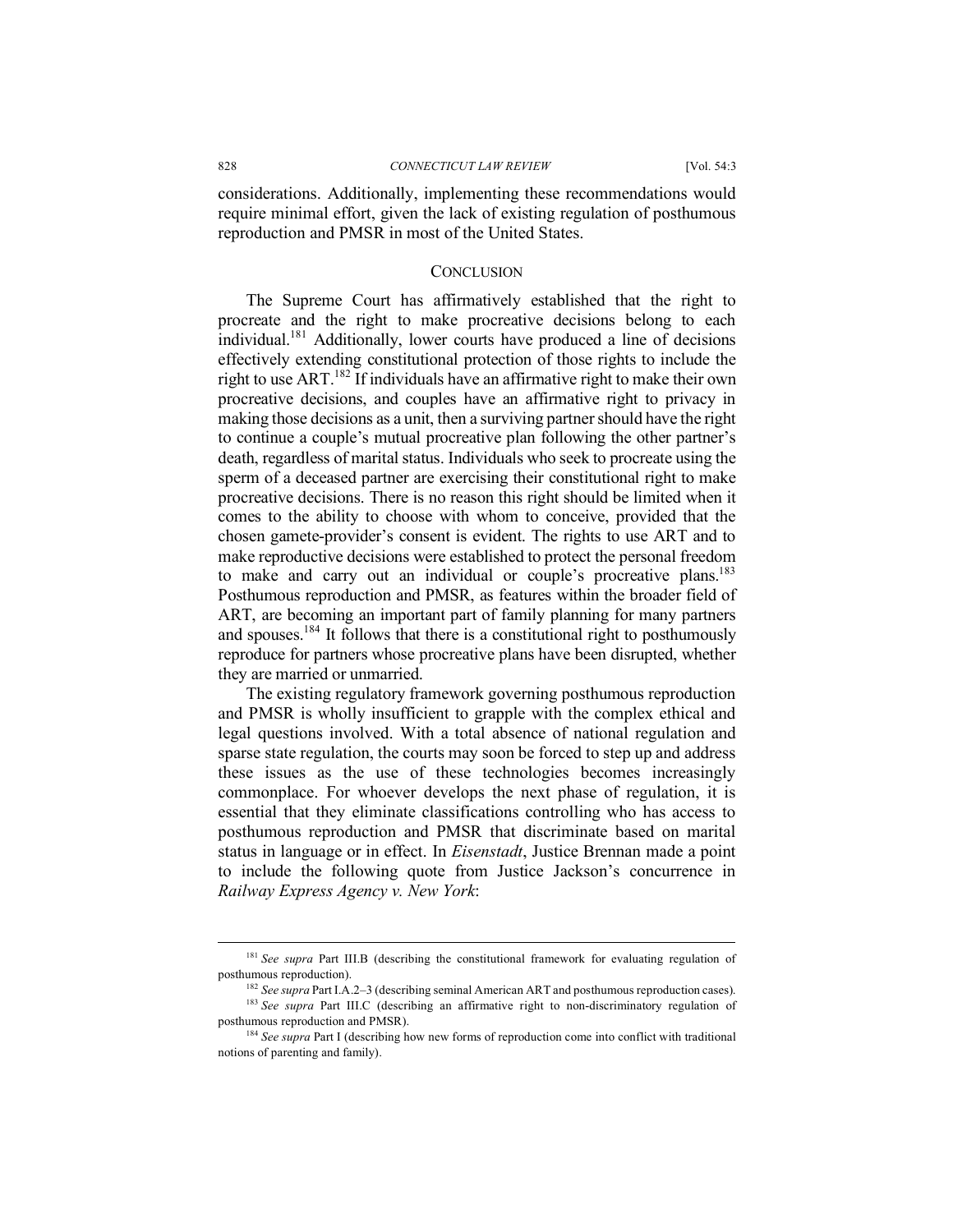The framers of the Constitution knew, and we should not forget today, that there is no more effective practical guaranty against arbitrary and unreasonable government than to require that the principles of law which officials would impose upon a minority must be imposed generally. Conversely, nothing opens the door to arbitrary action so effectively as to allow those officials to pick and choose only a few to whom they will apply legislation and thus to escape the political retribution that might be visited upon them if larger numbers were affected.<sup>185</sup>

While we may not see it now, and while unmarried individuals may be in the minority of those pursuing posthumous reproduction, governmental inaction in affirmatively establishing the right of unmarried persons to use ART detracts from the right of all persons to use ART.

<sup>&</sup>lt;sup>185</sup> Eisenstadt v. Baird, 405 U.S. 438, 454 (1972) (quoting Ry. Express Agency v. New York, 336 U.S. 106, 112–13 (1949)).